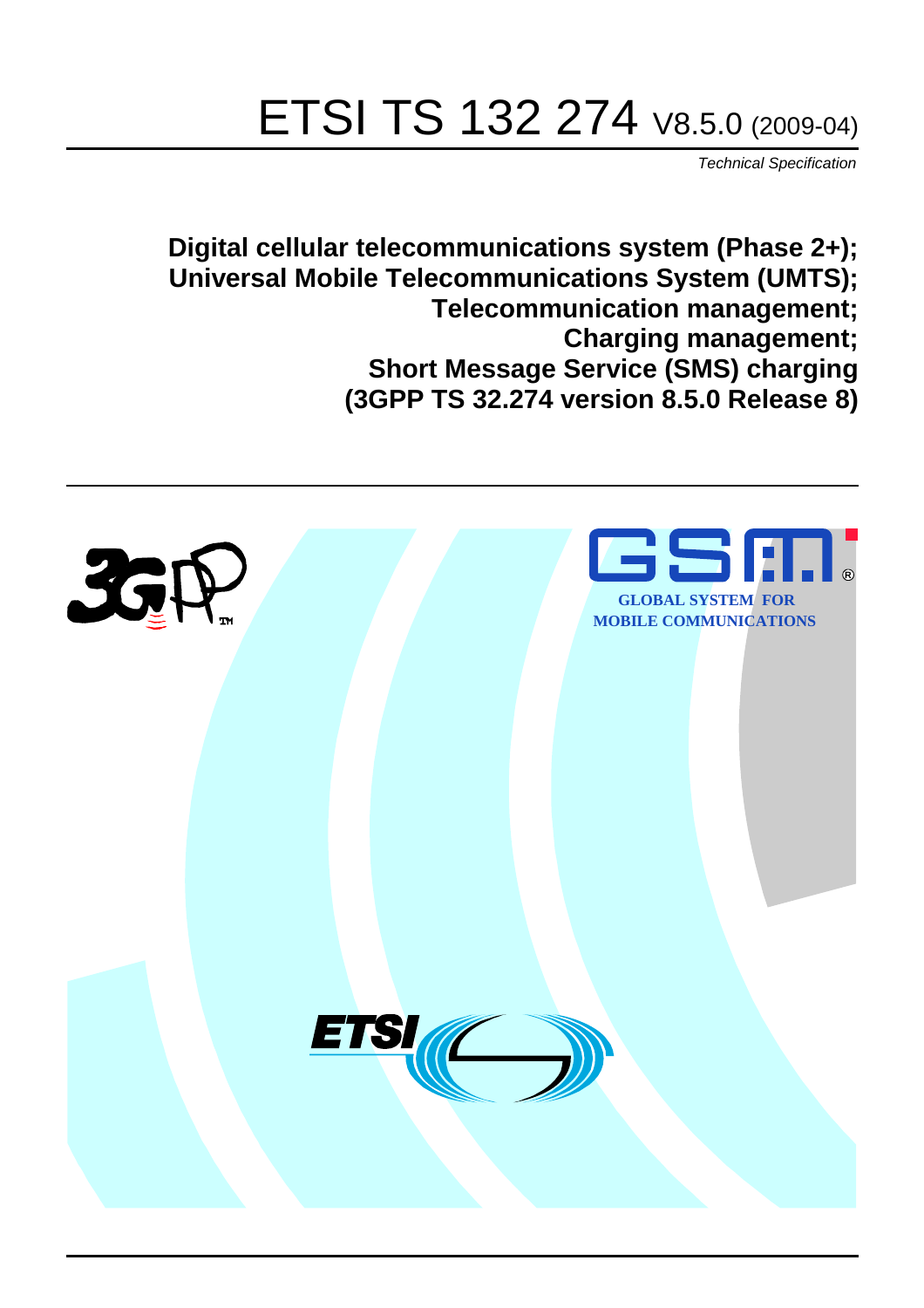Reference RTS/TSGS-0532274v850

> Keywords GSM, UMTS

#### *ETSI*

#### 650 Route des Lucioles F-06921 Sophia Antipolis Cedex - FRANCE

Tel.: +33 4 92 94 42 00 Fax: +33 4 93 65 47 16

Siret N° 348 623 562 00017 - NAF 742 C Association à but non lucratif enregistrée à la Sous-Préfecture de Grasse (06) N° 7803/88

#### *Important notice*

Individual copies of the present document can be downloaded from: [http://www.etsi.org](http://www.etsi.org/)

The present document may be made available in more than one electronic version or in print. In any case of existing or perceived difference in contents between such versions, the reference version is the Portable Document Format (PDF). In case of dispute, the reference shall be the printing on ETSI printers of the PDF version kept on a specific network drive within ETSI Secretariat.

Users of the present document should be aware that the document may be subject to revision or change of status. Information on the current status of this and other ETSI documents is available at <http://portal.etsi.org/tb/status/status.asp>

If you find errors in the present document, please send your comment to one of the following services: [http://portal.etsi.org/chaircor/ETSI\\_support.asp](http://portal.etsi.org/chaircor/ETSI_support.asp)

#### *Copyright Notification*

No part may be reproduced except as authorized by written permission. The copyright and the foregoing restriction extend to reproduction in all media.

> © European Telecommunications Standards Institute 2009. All rights reserved.

**DECT**TM, **PLUGTESTS**TM, **UMTS**TM, **TIPHON**TM, the TIPHON logo and the ETSI logo are Trade Marks of ETSI registered for the benefit of its Members.

**3GPP**TM is a Trade Mark of ETSI registered for the benefit of its Members and of the 3GPP Organizational Partners. **LTE**™ is a Trade Mark of ETSI currently being registered

for the benefit of its Members and of the 3GPP Organizational Partners.

**GSM**® and the GSM logo are Trade Marks registered and owned by the GSM Association.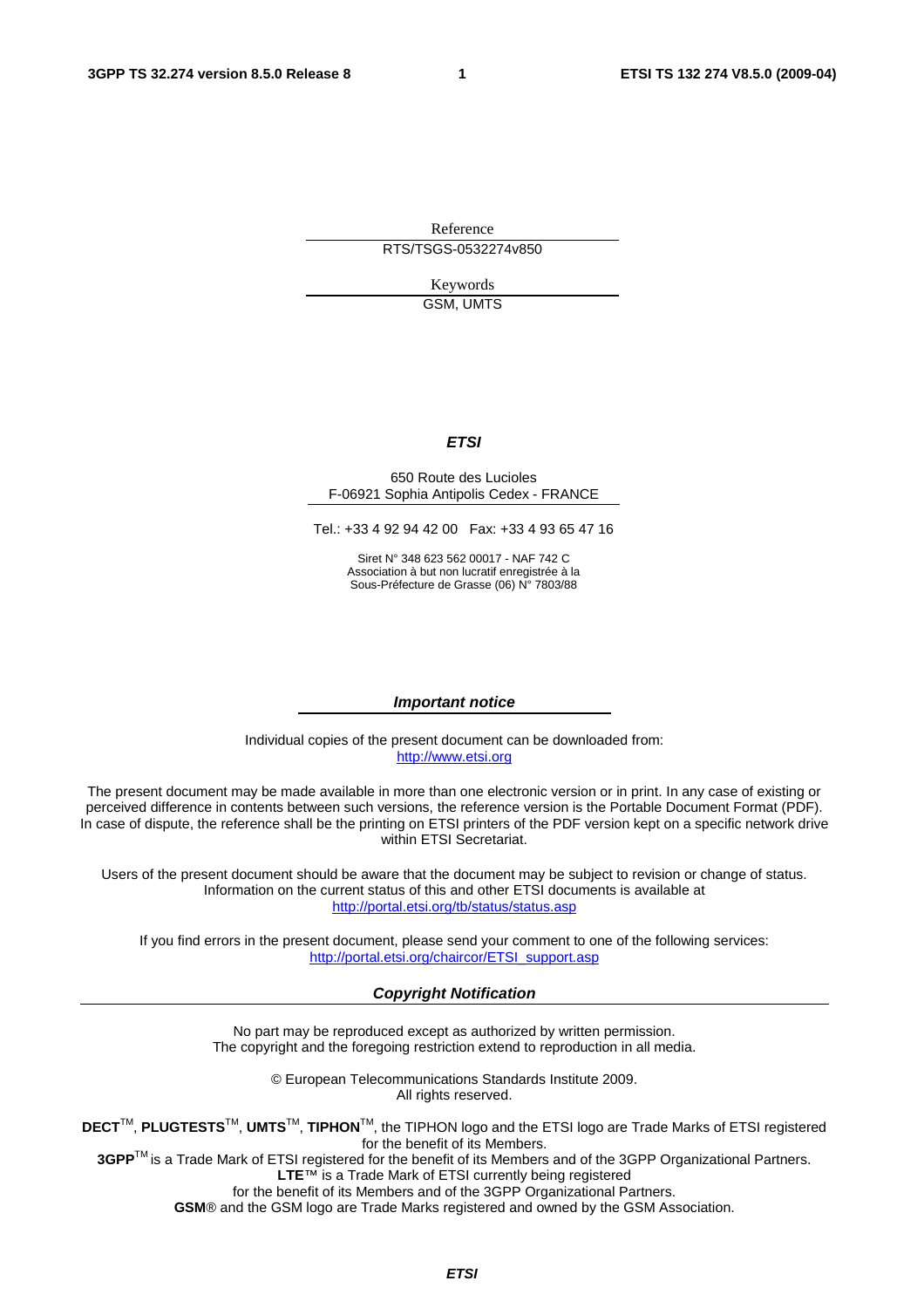## Intellectual Property Rights

IPRs essential or potentially essential to the present document may have been declared to ETSI. The information pertaining to these essential IPRs, if any, is publicly available for **ETSI members and non-members**, and can be found in ETSI SR 000 314: *"Intellectual Property Rights (IPRs); Essential, or potentially Essential, IPRs notified to ETSI in respect of ETSI standards"*, which is available from the ETSI Secretariat. Latest updates are available on the ETSI Web server ([http://webapp.etsi.org/IPR/home.asp\)](http://webapp.etsi.org/IPR/home.asp).

Pursuant to the ETSI IPR Policy, no investigation, including IPR searches, has been carried out by ETSI. No guarantee can be given as to the existence of other IPRs not referenced in ETSI SR 000 314 (or the updates on the ETSI Web server) which are, or may be, or may become, essential to the present document.

## Foreword

This Technical Specification (TS) has been produced by ETSI 3rd Generation Partnership Project (3GPP).

The present document may refer to technical specifications or reports using their 3GPP identities, UMTS identities or GSM identities. These should be interpreted as being references to the corresponding ETSI deliverables.

The cross reference between GSM, UMTS, 3GPP and ETSI identities can be found under [http://webapp.etsi.org/key/queryform.asp.](http://webapp.etsi.org/key/queryform.asp)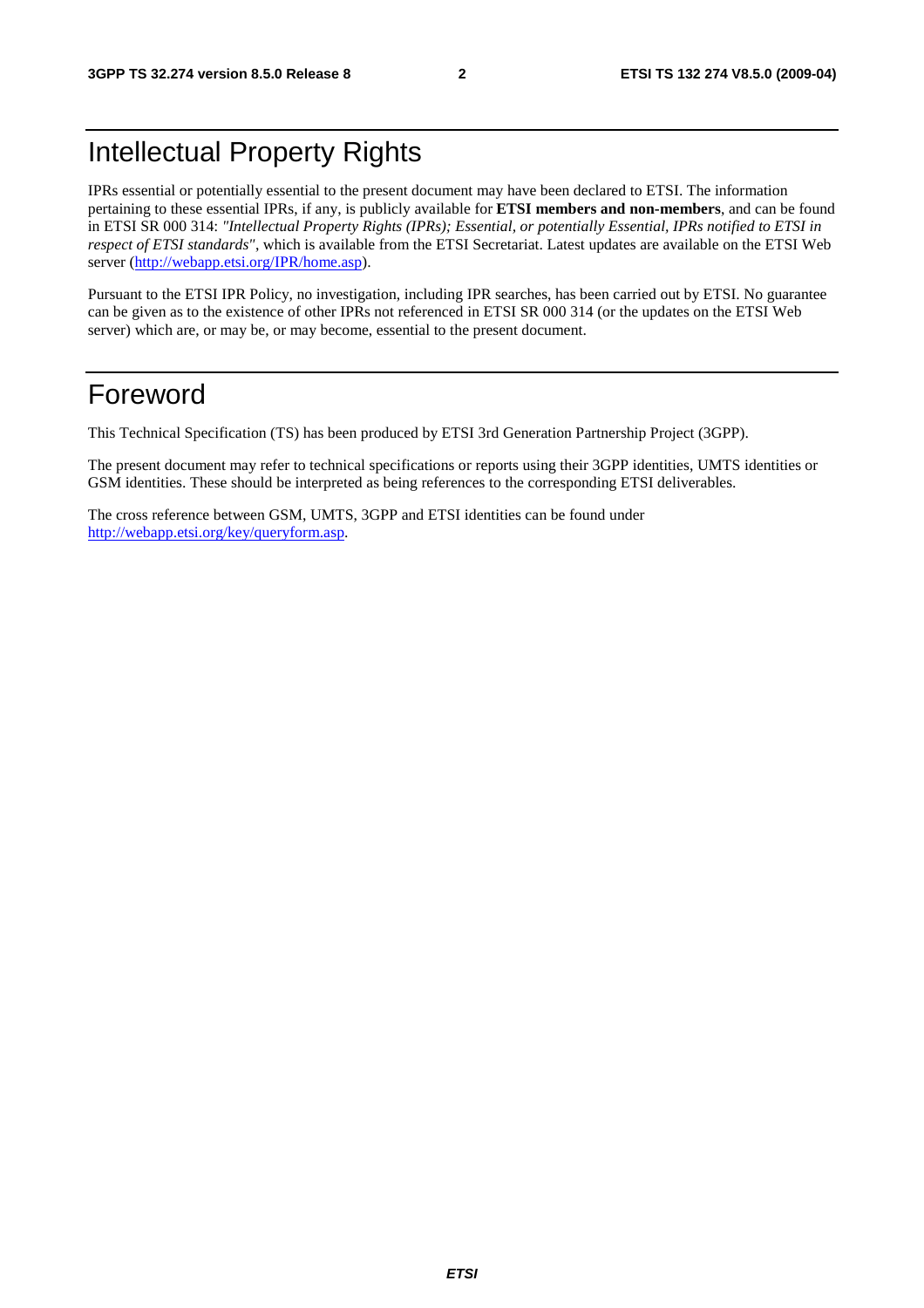$\mathbf{3}$ 

## Contents

| 1                  |                                                                                |  |  |  |  |
|--------------------|--------------------------------------------------------------------------------|--|--|--|--|
| 2                  |                                                                                |  |  |  |  |
| 3                  |                                                                                |  |  |  |  |
| 3.1                |                                                                                |  |  |  |  |
| 3.2                |                                                                                |  |  |  |  |
| 4                  |                                                                                |  |  |  |  |
| 4.1                |                                                                                |  |  |  |  |
| 4.2                |                                                                                |  |  |  |  |
| 4.3                |                                                                                |  |  |  |  |
| 5                  |                                                                                |  |  |  |  |
| 5.1                |                                                                                |  |  |  |  |
| 5.1.1              |                                                                                |  |  |  |  |
| 5.1.2              |                                                                                |  |  |  |  |
| 5.1.3              |                                                                                |  |  |  |  |
| 5.2                |                                                                                |  |  |  |  |
| 5.2.1              |                                                                                |  |  |  |  |
| 5.2.2              |                                                                                |  |  |  |  |
| 5.2.3              |                                                                                |  |  |  |  |
| 5.2.3.1            |                                                                                |  |  |  |  |
| 5.2.3.2<br>5.2.3.3 |                                                                                |  |  |  |  |
| 5.2.4              |                                                                                |  |  |  |  |
| 5.2.5              |                                                                                |  |  |  |  |
| 5.3                |                                                                                |  |  |  |  |
| 5.3.1              |                                                                                |  |  |  |  |
| 5.3.2              |                                                                                |  |  |  |  |
| 5.3.2.1            |                                                                                |  |  |  |  |
| 5.3.2.2            |                                                                                |  |  |  |  |
| 5.3.2.3            |                                                                                |  |  |  |  |
| 5.3.2.4            |                                                                                |  |  |  |  |
| 5.3.2.5            |                                                                                |  |  |  |  |
| 5.3.2.6            |                                                                                |  |  |  |  |
| 5.3.2.7<br>5.3.2.8 |                                                                                |  |  |  |  |
| 5.3.2.9            |                                                                                |  |  |  |  |
| 5.3.3              |                                                                                |  |  |  |  |
| 5.3.3.1            |                                                                                |  |  |  |  |
| 5.3.3.2            | Triggers for providing interim information for a SMS Credit Control session 24 |  |  |  |  |
| 6                  |                                                                                |  |  |  |  |
| 6.1                |                                                                                |  |  |  |  |
| 6.1.1              |                                                                                |  |  |  |  |
| 6.1.1.1            |                                                                                |  |  |  |  |
| 6.1.1.2            |                                                                                |  |  |  |  |
| 6.1.1.2.1          |                                                                                |  |  |  |  |
| 6.1.1.2.2          |                                                                                |  |  |  |  |
| 6.1.2              |                                                                                |  |  |  |  |
| 6.1.3<br>6.2       |                                                                                |  |  |  |  |
| 6.2.1              |                                                                                |  |  |  |  |
|                    |                                                                                |  |  |  |  |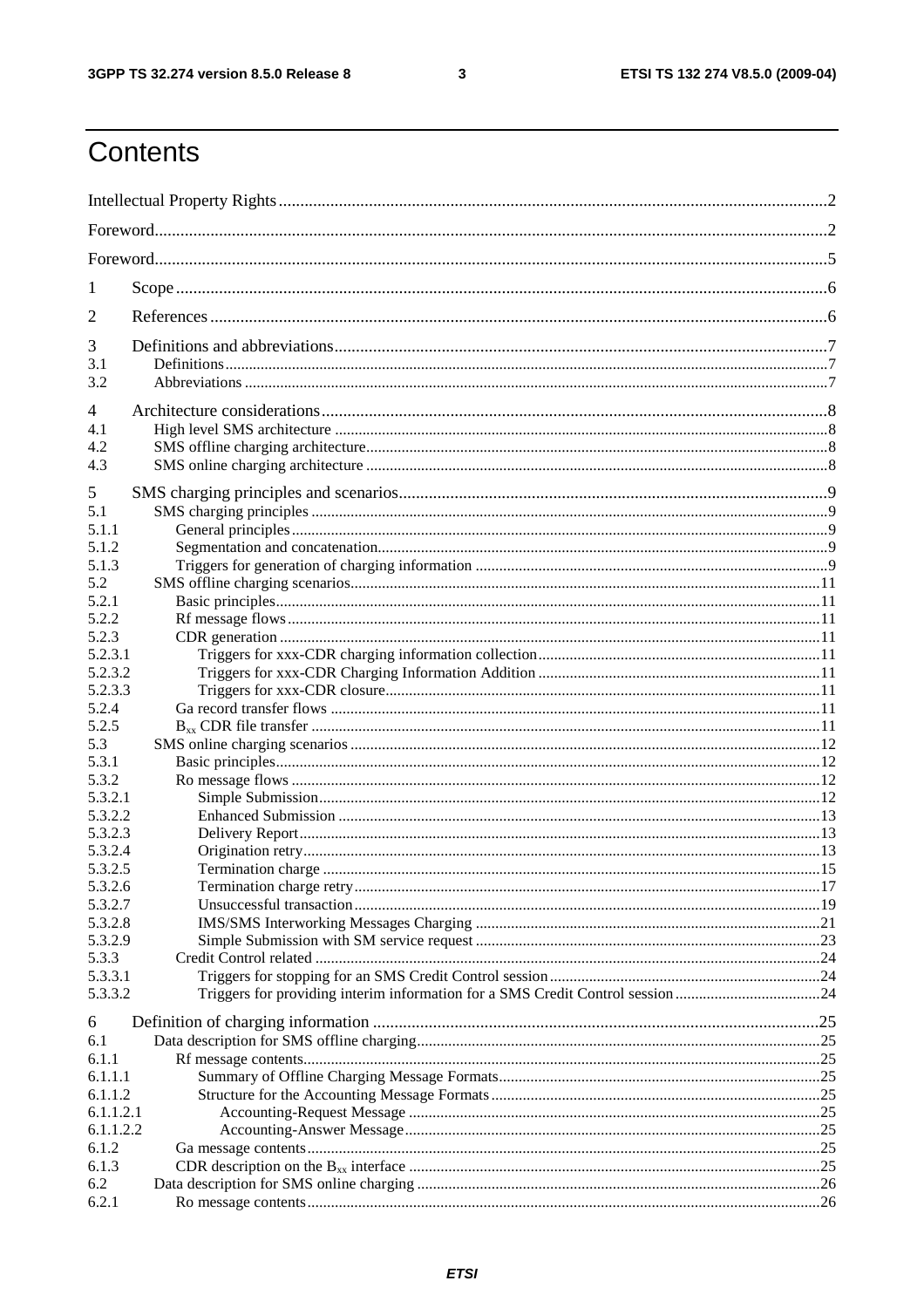$\overline{\mathbf{4}}$ 

| 6.2.1.1<br>6.2.1.2<br>6.2.1.2.1<br>6.2.1.2.2<br>6.3<br>6.3.1<br>6.3.1.1<br>6.3.1.2<br>6.3.2<br>6.3.2.1<br>6.3.2.2<br><b>Annex A (informative):</b> | 6.2.1.0 |  |  |  |  |  |
|----------------------------------------------------------------------------------------------------------------------------------------------------|---------|--|--|--|--|--|
|                                                                                                                                                    |         |  |  |  |  |  |
|                                                                                                                                                    |         |  |  |  |  |  |
|                                                                                                                                                    |         |  |  |  |  |  |
|                                                                                                                                                    |         |  |  |  |  |  |
|                                                                                                                                                    |         |  |  |  |  |  |
|                                                                                                                                                    |         |  |  |  |  |  |
|                                                                                                                                                    |         |  |  |  |  |  |
|                                                                                                                                                    |         |  |  |  |  |  |
|                                                                                                                                                    |         |  |  |  |  |  |
|                                                                                                                                                    |         |  |  |  |  |  |
|                                                                                                                                                    |         |  |  |  |  |  |
|                                                                                                                                                    |         |  |  |  |  |  |
|                                                                                                                                                    |         |  |  |  |  |  |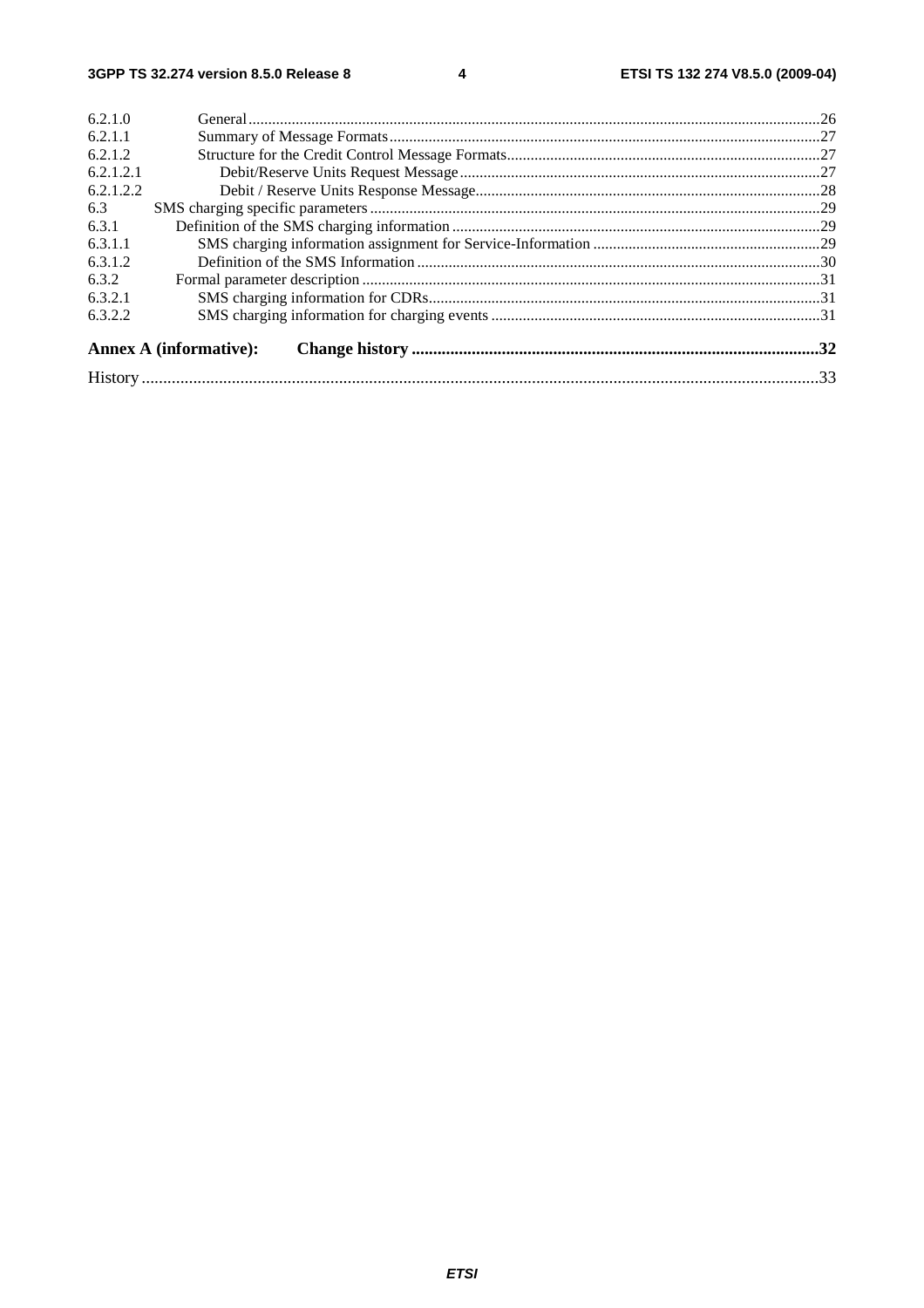## Foreword

This Technical Specification has been produced by the 3<sup>rd</sup> Generation Partnership Project (3GPP).

The contents of the present document are subject to continuing work within the TSG and may change following formal TSG approval. Should the TSG modify the contents of the present document, it will be re-released by the TSG with an identifying change of release date and an increase in version number as follows:

Version x.y.z

where:

- x the first digit:
	- 1 presented to TSG for information;
	- 2 presented to TSG for approval;
	- 3 or greater indicates TSG approved document under change control.
- y the second digit is incremented for all changes of substance, i.e. technical enhancements, corrections, updates, etc.
- z the third digit is incremented when editorial only changes have been incorporated in the document.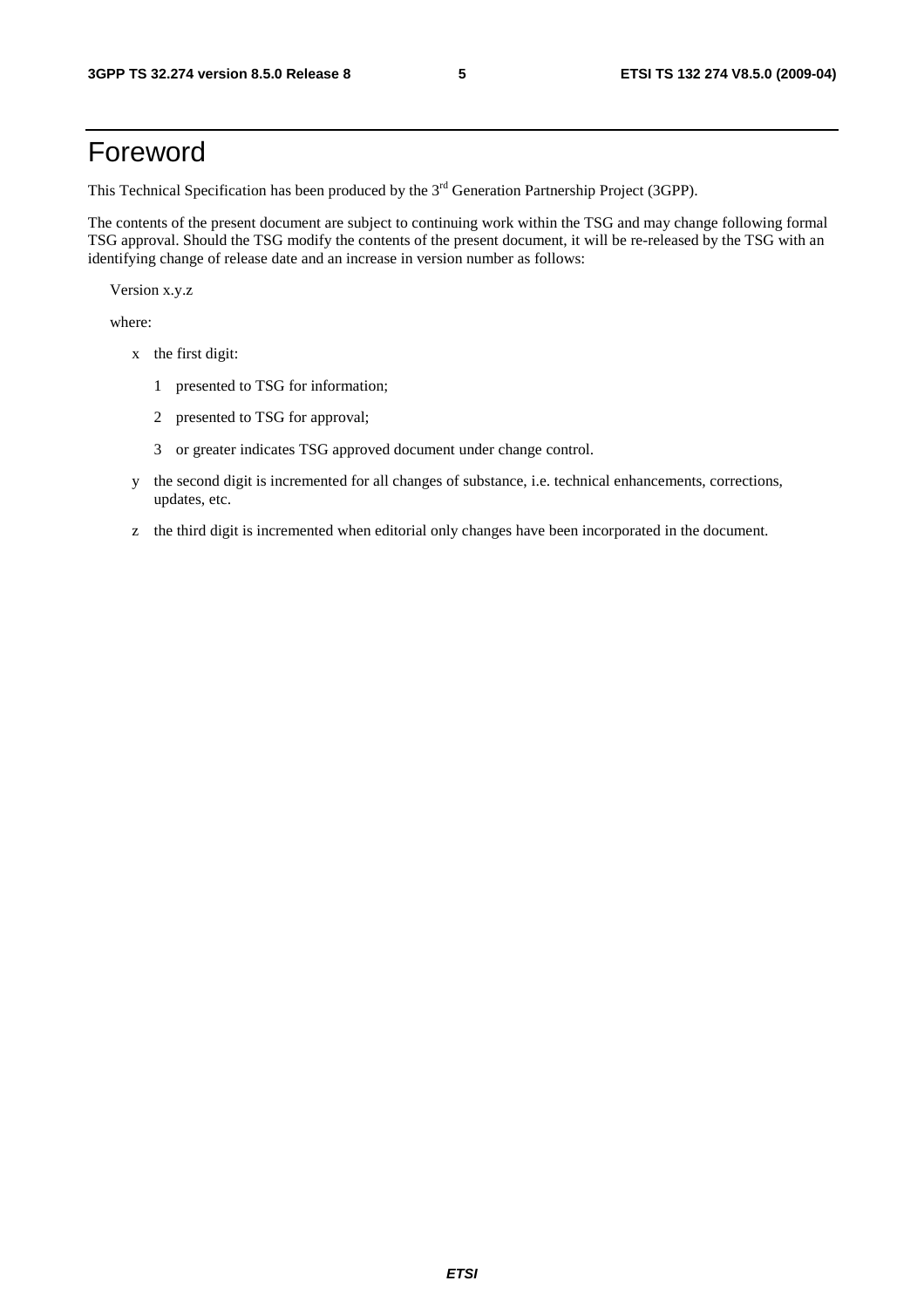## 1 Scope

The present document is part of a series of documents that specify charging functionality and charging management in GSM/UMTS networks. The GSM/UMTS core network charging architecture and principles are specified in 3GPP TS 32.240 [2], which provides an umbrella for other charging management TSs that specify:

- the content of the CDRs per domain / subsystem / service (offline charging);
- the content of real-time charging messages per domain / subsystem / service (online charging);
- the functionality of online and offline charging for those domains / subsystems / services;
- the interfaces that are used in the charging framework to transfer the charging information (i.e. CDRs or charging events).

The complete document structure for these TSs is defined in 3GPP TS 32.240 [2].

The present document specifies the Offline and Online Charging description for the Short Message Service (SMS), based on the functional description in 3GPP TS 23.040 [7] and on the SMS over IP in 3GPP TS 23.204 [8]. The present document does not replace existing offline SMS charging functionality and therefore is in addition to that defined in 3GPP TS 32.250 [9] and 3GPP TS 32.251 [10]. This charging description includes the offline and online charging architecture and scenarios specific to SMS, as well as the mapping of the common 3GPP charging architecture specified in 3GPP TS 32.240 [1] onto SMS. It further specifies the structure and content of the CDRs for offline charging, and the charging events for online charging. The present document is related to other 3GPP charging TSs as follows:

- The common 3GPP charging architecture is specified in 3GPP TS 32.240 [2];
- The parameters, abstract syntax and encoding rules for the CDRs are specified in 3GPP TS 32.298 [3];
- A transaction based mechanism for the transfer of CDRs within the network is specified in TS 32.295 [6];
- The file based mechanism used to transfer the CDRs from the network to the operator"s billing domain (e.g. the billing system or a mediation device) is specified in 3GPP TS 32.297 [5];
- The 3GPP Diameter application that is used for SMS offline and online charging is specified in 3GPP TS 32.299 [4].

Furthermore, requirements that govern the charging work are specified in 3GPP TS 22.115 [102].

## 2 References

The following documents contain provisions which, through reference in this text, constitute provisions of the present document.

- References are either specific (identified by date of publication, edition number, version number, etc.) or non-specific.
- For a specific reference, subsequent revisions do not apply.
- For a non-specific reference, the latest version applies. In the case of a reference to a 3GPP document (including a GSM document), a non-specific reference implicitly refers to the latest version of that document *in the same Release as the present document*.
- [1] 3GPP TR 21.905: "Vocabulary for 3GPP Specifications".
- [2] 3GPP TS 32.240: "Telecommunication management; Charging management; Charging architecture and principles".
- [3] 3GPP TS 32.298: "Telecommunication management; Charging management; Charging Data Record (CDR) parameter description".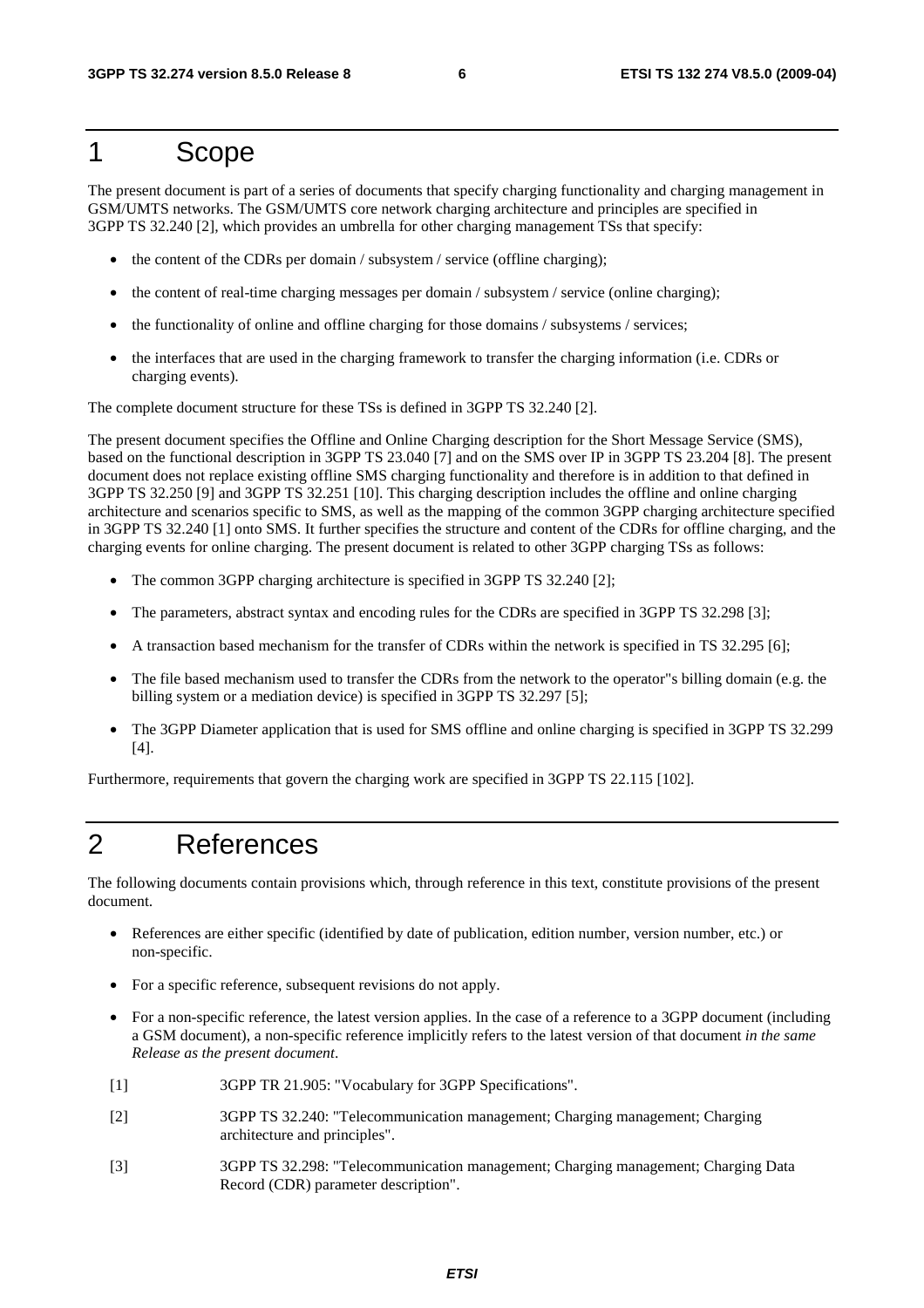- [4] 3GPP TS 32.299: "Telecommunication management; Charging management; Diameter charging application".
- [5] 3GPP TS 32.297: "Telecommunication management; Charging management; Charging Data Record (CDR) file format and transfer".
- [6] 3GPP TS 32.295: "Telecommunication management; Charging management; Charging Data Record (CDR) transfer".
- [7] 3GPP TS 23.040: "Technical realization of Short Message Service (SMS)"
- [8] 3GPP TS 23.204: "Support of Short Message Service (SMS) over generic 3GPP Internet Protocol (IP) access; Stage 2"
- [9] 3GPP TS 32.250: "Telecommunication management; Charging management; Circuit Switched (CS) domain charging".
- [10] 3GPP TS 32.251: "Telecommunication management; Charging management; Packet Switched (PS) domain charging".
- [11] 3GPP TS 32.296: "Telecommunication management; Charging management; Online Charging System (OCS) applications and interfaces".
- [12] IETF RFC 4006: "Diameter Credit-Control Application"
- [13] 3GPP TS 32.270: "Telecommunication management; Charging management; Multimedia Messaging Service (MMS) charging".
- [14] 3GPP TS 23.038: "Alphabets and language-specific information".
- [15] 3GPP TS 32.260: "Telecommunication management; Charging management; IP Multimedia Services (IMS) charging".
- [16] 3GPP TS 22.142: " Value Added Services (VAS) for Short Message Service (SMS) requirements "

## 3 Definitions and abbreviations

## 3.1 Definitions

For the purposes of the present document, the terms and definitions given in TR 21.905 [1], TS 32.240 [2] and the following apply. A term defined in the present document takes precedence over the definition of the same term, if any, in TR 21.905 [1] or TS 32.240[2].

**SMS node**: An SMS node, in this specification, refers to either an SMS router, IP-SM-GW, SMS-SC or a combination of these nodes.

## 3.2 Abbreviations

For the purposes of the present document, the abbreviations given in TR 21.905 [1], TS 32.240 [2] and the following apply. An abbreviation defined in the present document takes precedence over the definition of the same abbreviation, if any, in TR 21.905 [1] or TS 32.240 [2].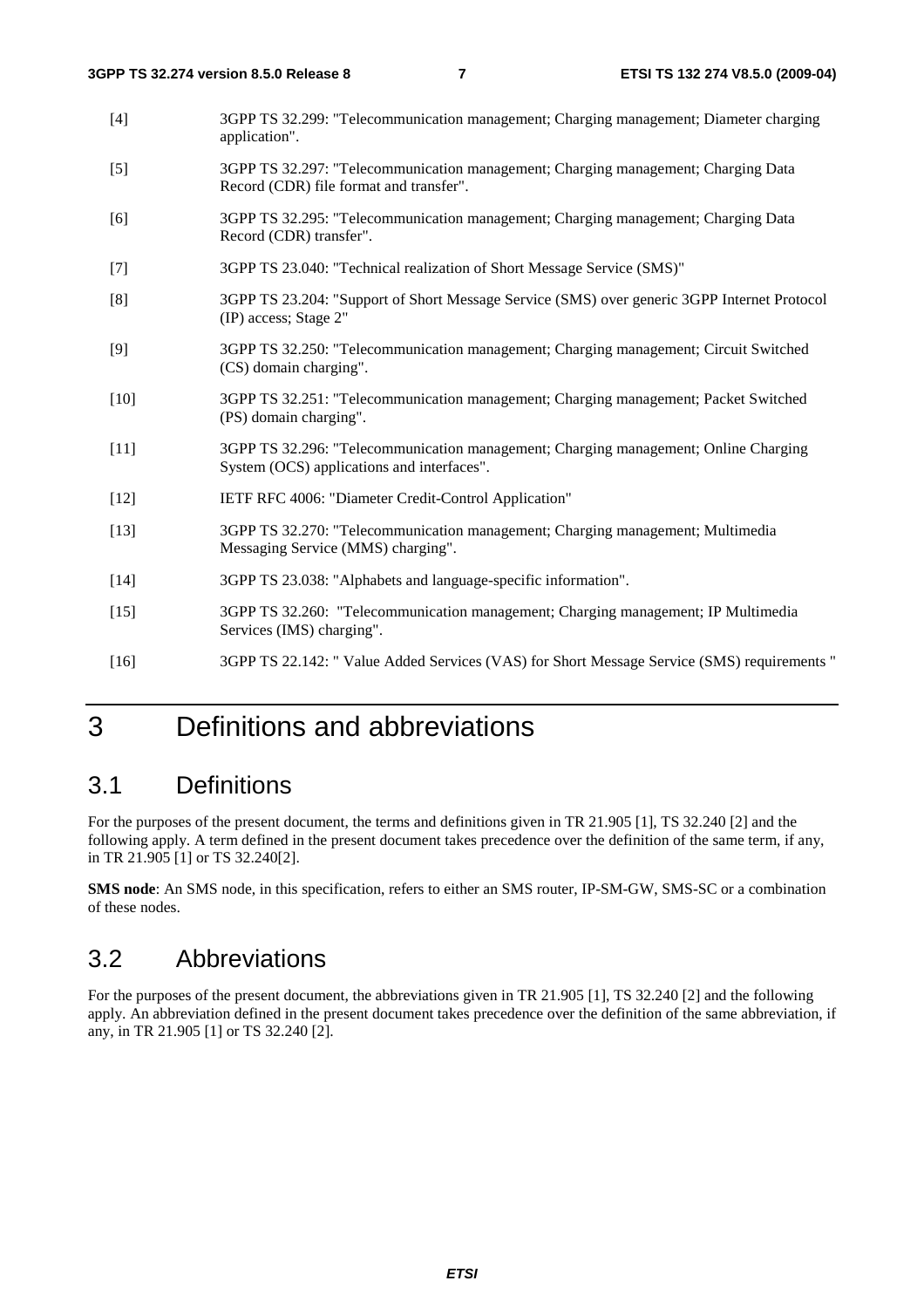## 4 Architecture considerations

## 4.1 High level SMS architecture

The high level SMS architecture is as defined in 3GPP TS 23.040 [7].Only the SMS Router, SMS-SC and the IP-SM-GW are within the scope of this specification. The details for the other nodes in the SMS architecture are defined within 3GPP TS 32.250 [9] and 3GPP TS 32.251 [10].

## 4.2 SMS offline charging architecture

Editor's Note: The offline architecture is For Further Study.

## 4.3 SMS online charging architecture

For online charging, the relevant SMS nodes utilise the Ro interface and application towards the OCS as specified in TS 32.299 [4]. The Ro reference point covers all online charging functionality required for SMS.

The SMS online charging architecture is depicted in figure 4.3.



**Figure 4.3: SMS online charging architecture** 

Details on the interfaces and functions can be found in TS 32.240 [2] for the general architecture components, TS 32.296 [11] for the OCS, and 32.299 [4] for the Ro application.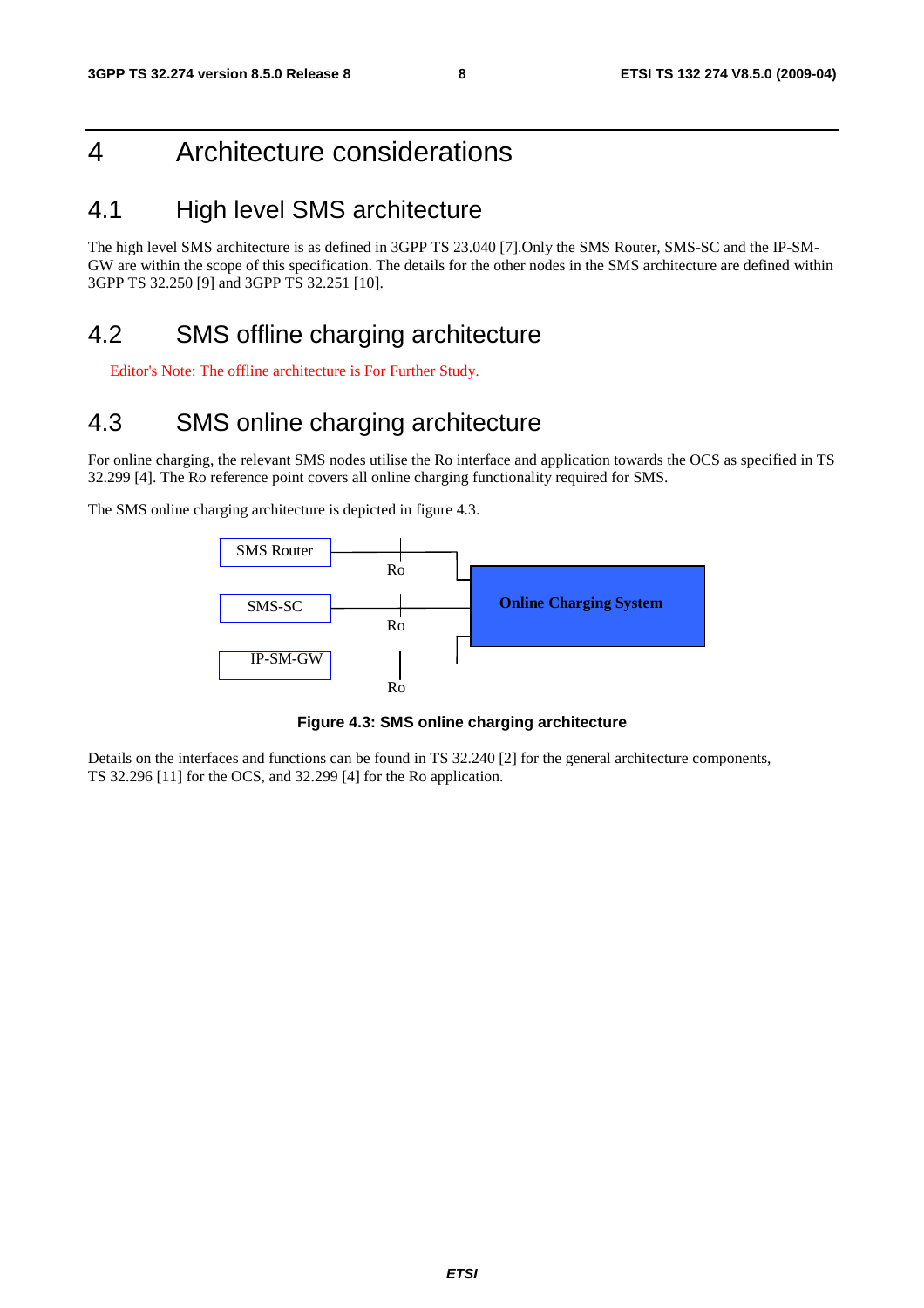## 5 SMS charging principles and scenarios

## 5.1 SMS charging principles

### 5.1.1 General principles

The Short Message Service comprises 4 main operational scenarios:

- Person to Person: The message is sent by a UE as originator and received by a UE as destination.
- Person to Application: The message is sent by a UE as originator and received by a third party application as destination.
- Application to Person: The message is sent by a third party application as originator and received by a UE as destination.
- Application to Application: The message is sent by a third party application as originator and received by another third party application as destination.

In addition SMS Nodes may apply services such as value added services specified in 3GPP TS 22.142 [16], services defined in industry standard protocols for SM submission from applications in a fixed network (protocols such as SMPP, UCP/EMI, OIS, CIMD, etc.) or vendor specific services as endorsed by 3GPP TS 23.040 [7].

As such, the SMS node collects charging information such as:

- the destination and source addresses applied for an SM;
- an indication of origination or termination handling;
- $i$ dentification of the node(s) and connection(s) involved in the SM transaction;
- SM validity period;
- in scenarios involving an application / VASP, the charging information describes the identification of the application / VASP;
- requested SM service type.

## 5.1.2 Segmentation and concatenation

Information about concatenated messages should be sent to the charging systems in order to apply the appropriate charging models. The charging system may be required to be stateful to process information about segmented messages.

### 5.1.3 Triggers for generation of charging information

The following service level events shall, based on operator configuration, trigger the generation of charging information:

- Simple submission based on reception at the SMS node.
- Enhanced submission based on completion of the transaction handling at the SMS node.
- Origination retry based on the enhanced submission where the initial handling fails and a redelivery attempt is initiated.
- Delivery report
- Termination Application to Person scenario only.
- Termination retry Application to Person scenario only reattempt delivery of an SM to a terminating entity;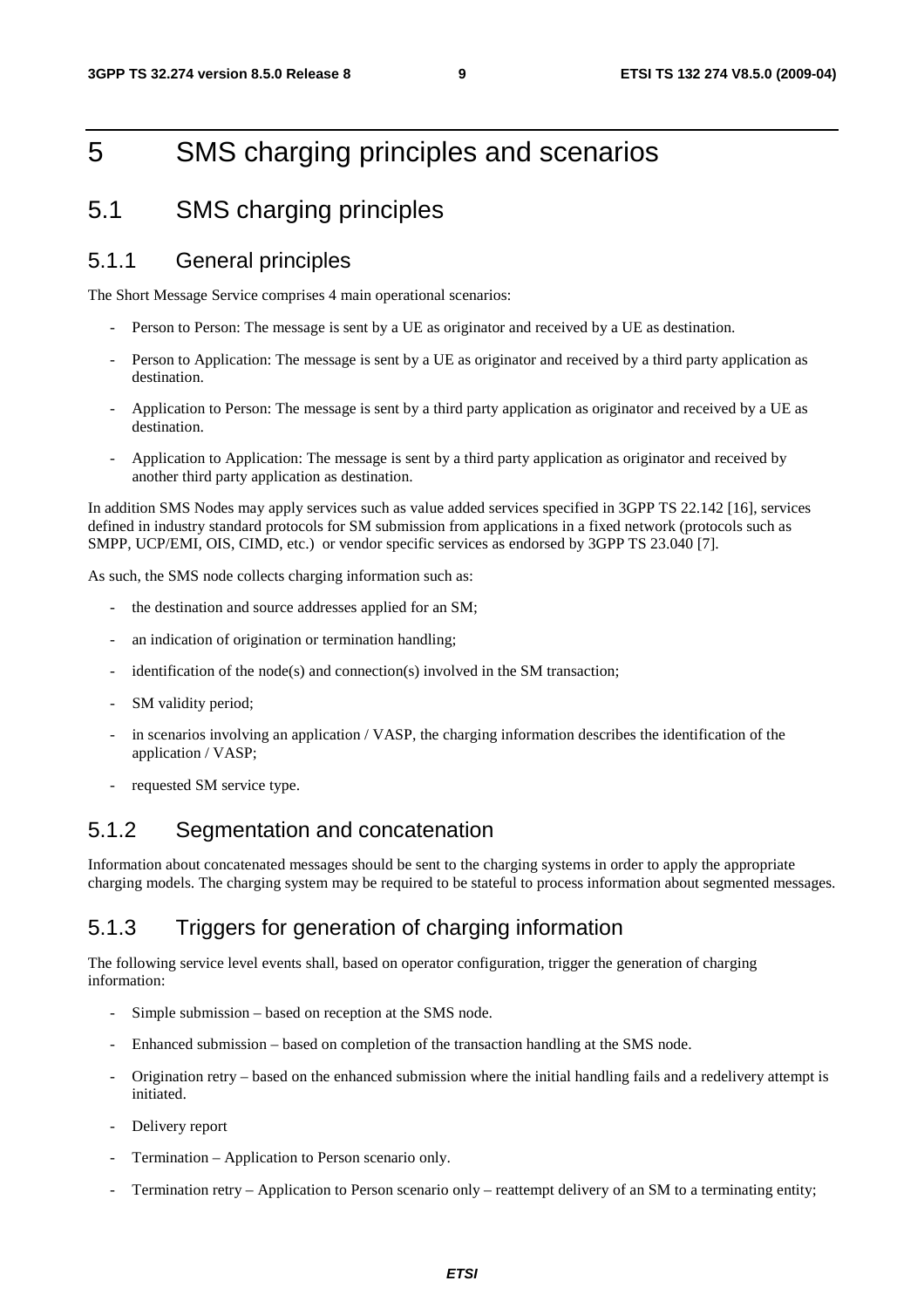- - SM service request.

Depending on the charging model applied, a "refund" may be necessary for unsuccessful delivery.

See clause 5.3 for detailed procedures associated with the triggers above.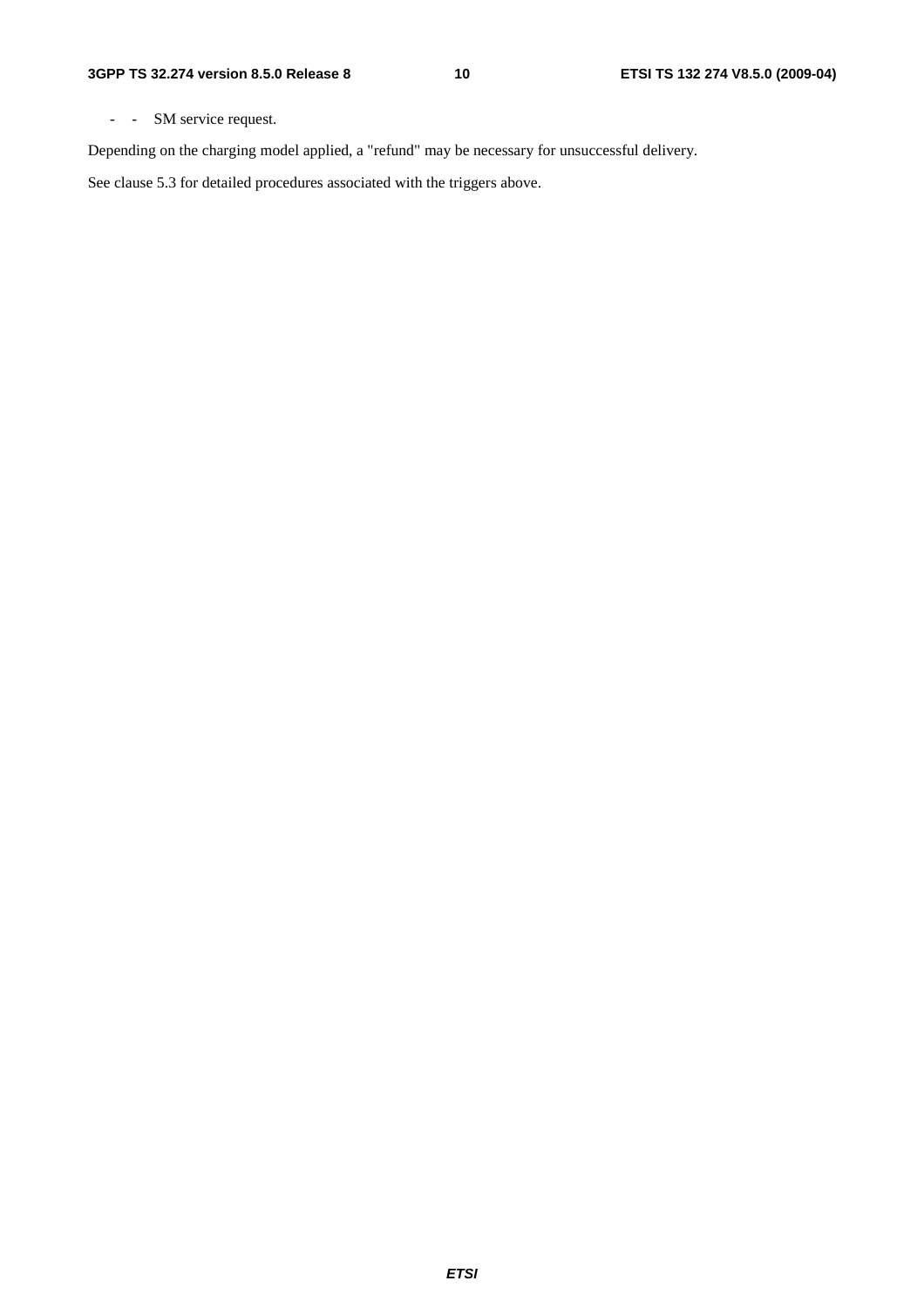## 5.2 SMS offline charging scenarios

5.2.1 Basic principles

Editor's Note: For Further Study.

### 5.2.2 Rf message flows

Editor's Note: For Further Study.

### 5.2.3 CDR generation

5.2.3.1 Triggers for xxx-CDR charging information collection

Editor's Note: For Further Study.

5.2.3.2 Triggers for xxx-CDR Charging Information Addition Editor's Note: For Further Study.

5.2.3.3 Triggers for xxx-CDR closure

Editor's Note: For Further Study.

### 5.2.4 Ga record transfer flows

Editor's Note: For Further Study.

## 5.2.5  $B_{xx}$  CDR file transfer

Editor's Note: For Further Study.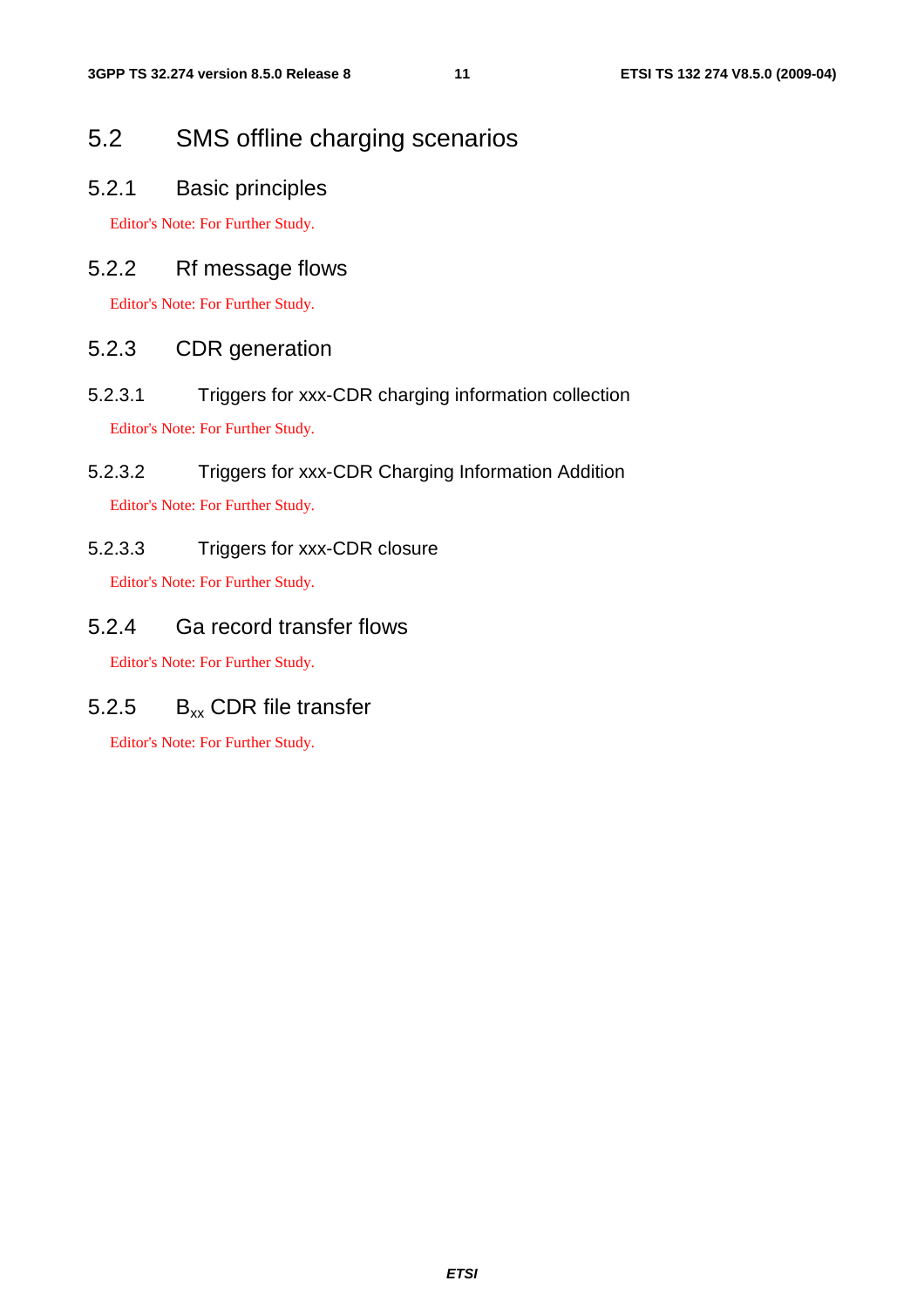## 5.3 SMS online charging scenarios

### 5.3.1 Basic principles

SMS online charging uses the Credit Control application as specified in 3GPP TS 32.299 [4].

SMS charging may use the Immediate Event Charging (IEC) principle or the Event Charging with Unit Reservation (ECUR) principle as specified in 3GPP TS 32.299 [4]. The chargeable events for subscriber charging are associated with SM transactions.

An implementation may use either IEC or ECUR for charging events based on operator configuration.

The units used for quota shall be service specific and based on an SM.

The selection of the OCS is implementation specific as there is no guaranteed means of providing the OCS address to the CTF.

In addition, SMS charging may use the Refund Account principle when the operation has not been successfully completed after an Immediate Event Charging (IEC).

NOTE: For SMSIP, the IP-SM-GW may receive information relevant for online charging through signalling in IMS.

### 5.3.2 Ro message flows

#### 5.3.2.1 Simple Submission

This clause contains message flows for the different operation models IEC (figure 5.3.2.1-1) and ECUR (figure 5.3.2.1-2).



#### **Figure 5.3.2.1-1: Online charging in simple submission for IEC**

- 1) Depending on which SMS mechanism (i.e. SMS or SMSIP) is in operation, the SMS node receives an incoming SM-Submit or a MAP-Forward-SM.
- 2) The SMS node triggers a Debit Units Request message to the OCS.
- 3) The OCS performs the appropriate credit processing based on the received request.
- 4) The OCS responds with a Debit Units Response message to the SMS node.
- 5) If authorised, the SMS node continues the SM processing as appropriate for the origination procedures.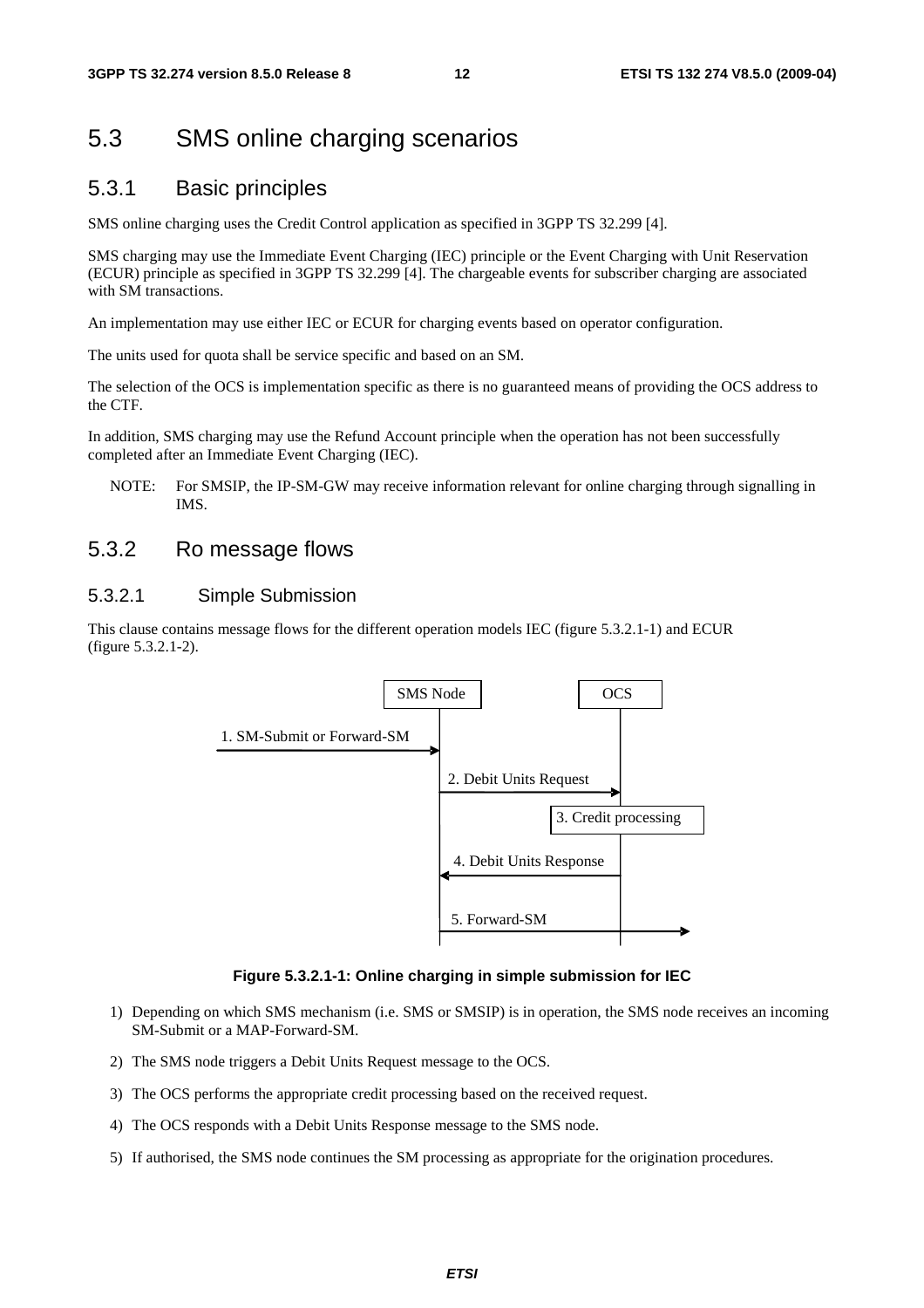

#### **Figure 5.3.2.1-2: Online charging in simple submission for ECUR**

- 1) Depending on which SMS mechanism (i.e. SMS or SMSIP) is in operation, the SMS node receives an incoming SM-Submit or a MAP-Forward-SM.
- 2) The SMS node triggers a Reserve Units Request (Initial) message to the OCS.
- 3) The OCS performs the appropriate credit processing based on the received request.
- 4) The OCS responds with a Reserve Units Response message to the SMS node.
- 5) If authorised, the SMS node continues the SM processing as appropriate for the origination procedures.
- 6) The SM transaction is successfully acknowledged.
- 7) The SMS node triggers a Reserve Units Request (Terminate) message to the OCS reporting the successful event transaction.
- 8) The OCS performs the appropriate credit processing based on the received request.
- 9) The OCS responds with a Reserve Units Response message to the SMS node..

#### 5.3.2.2 Enhanced Submission

The enhanced submission procedures are similar to the simple submission procedures using ECUR. However, the trigger for Reserve Units Request (Terminate) may be based on unsuccessful handling e.g. negative acknowledgement and with or without successful storage of the message for future redelivery attempts. See failure scenarios defined in clause 5.3.2.7.

### 5.3.2.3 Delivery Report

The origination of delivery reports use the same procedures as the simple submission procedures as described within clause 5.3.2.1. The delivery report itself is contained within a new SM.

#### 5.3.2.4 Origination retry

This clause contains message flows for the different operation models IEC (figure 5.3.2.4-1) and ECUR (figure 5.3.2.4-2) for redelivery attempts in the origination direction.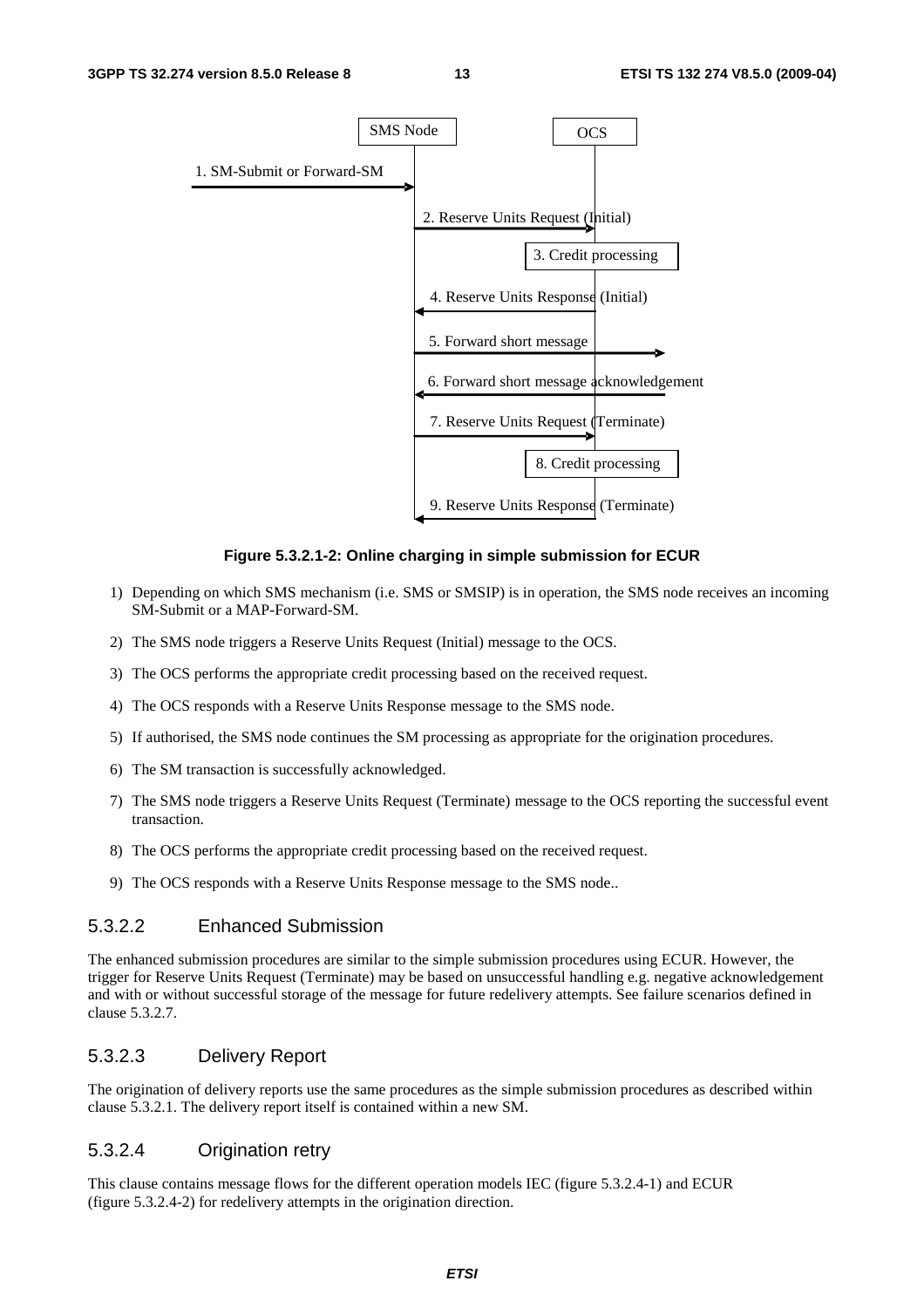

#### **Figure 5.3.2.4-1: Online charging in origination redelivery attempt for IEC**

- 1) An SMS node internal trigger occurs to attempt a redelivery of a previously failed and stored SM.
- 2) The SMS node triggers a Debit Units Request message to the OCS.
- 3) The OCS performs the appropriate credit processing based on the received request.
- 4) The OCS responds with a Debit Units Response message to the SMS node.
- 5) If authorised, the SMS node continues the SM processing as appropriate for the origination procedures.



#### **Figure 5.3.2.4-2: Online charging in origination redelivery attempt for ECUR**

- 1) An SMS node internal trigger occurs to attempt a redelivery of a previously failed and stored SM.
- 2) The SMS node triggers a Reserve Units Request (Initial) message to the OCS.
- 3) The OCS performs the appropriate credit processing based on the received request.
- 4) The OCS responds with a Reserve Units Response message to the SMS node.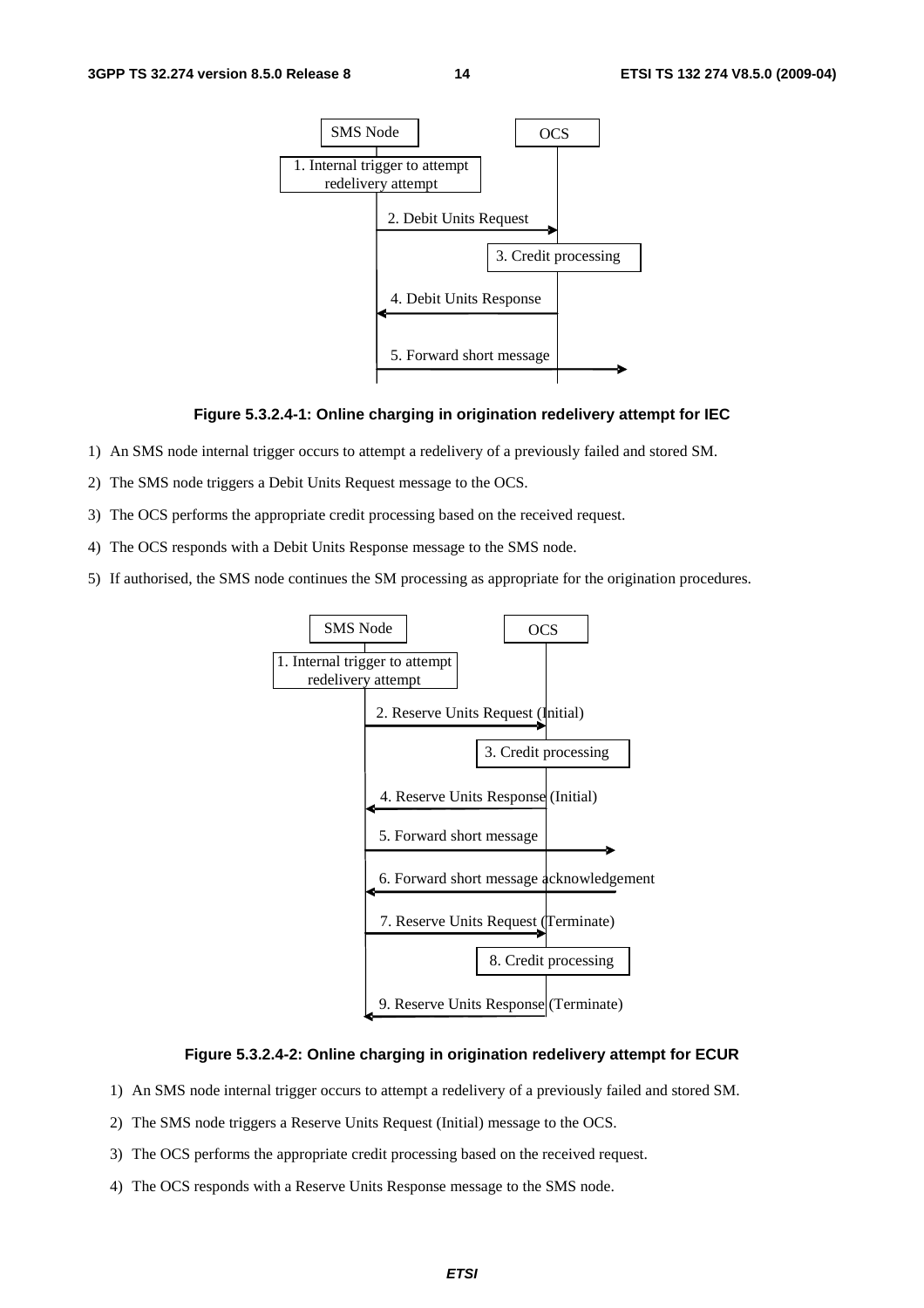- 5) If authorised, the SMS node continues the SM processing as appropriate for the origination or termination procedures.
- 6) The SM transaction is successfully acknowledged.
- 7) The SMS node triggers a Reserve Units Request (Terminate) message to the OCS reporting the successful event transaction.
- 8) The OCS performs the appropriate credit processing based on the received request.
- 9) The OCS responds with a Reserve Units Response message to the SMS node.

#### 5.3.2.5 Termination charge



#### **Figure 5.3.2.5-1: Online charging in termination for IEC**

- 1) The SMS node receives an incoming SM-SUBMIT.
- 2) The SMS node triggers a Debit Units Request message to the OCS.
- 3) The OCS performs the appropriate credit processing based on the received request.
- 4) The OCS responds with a Debit Units Response message to the SMS node.
- 5) If authorised, the SMS node continues the SM processing as appropriate for the termination procedures.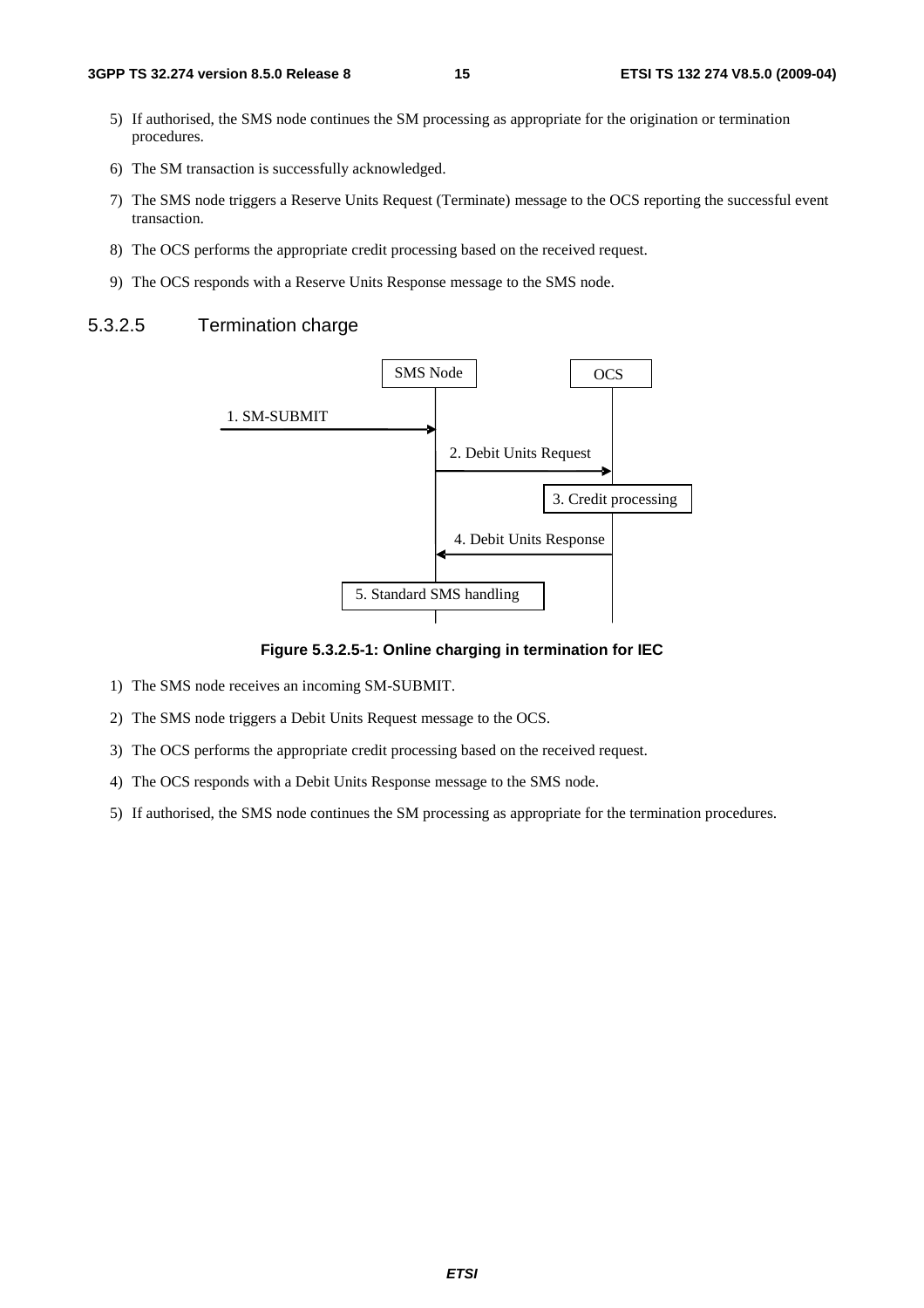

**Figure 5.3.2.1-2: Online charging in termination for ECUR** 

- 1) The SMS node receives an incoming SM-SUBMIT.
- 2) The SMS node triggers a Reserve Units Request (Initial) message to the OCS.
- 3) The OCS performs the appropriate credit processing based on the received request.
- 4) The OCS responds with a Reserve Units Response message to the SMS node.
- 5) If authorised, the SMS node continues the SM processing as appropriate for the termination procedures.
- 6) The SM transaction is successfully acknowledged.
- 7) The SMS node triggers a Reserve Units Request (Terminate) message to the OCS reporting the successful event transaction.
- 8) The OCS performs the appropriate credit processing based on the received request.
- 9) The OCS responds with a Reserve Units Response message to the SMS node.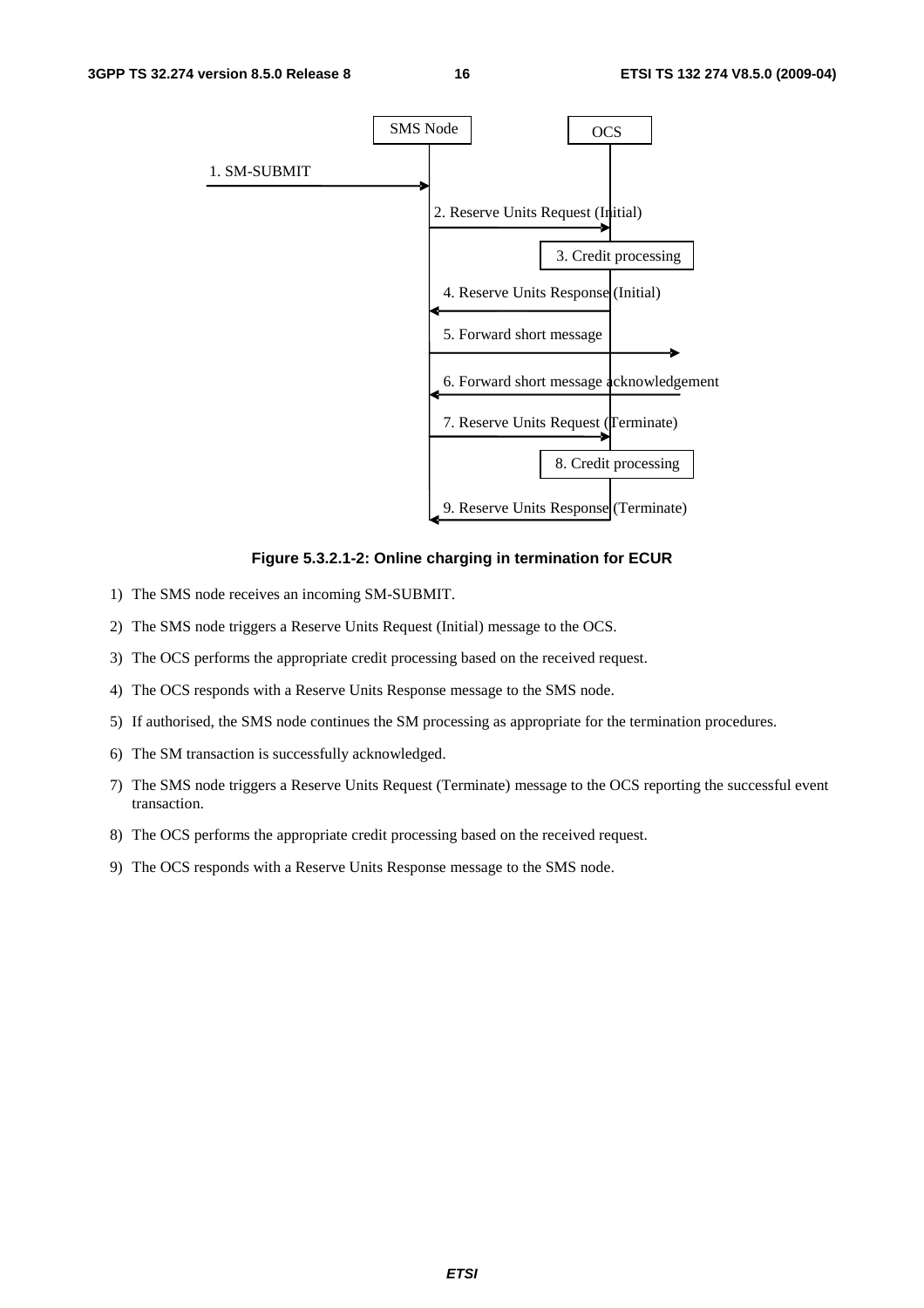#### 5.3.2.6 Termination charge retry



#### **Figure 5.3.2.6-1: Online charging in termination redelivery attempt for IEC**

- 1) An SMS node internal trigger occurs to attempt a redelivery of a previously failed and stored SM.
- 2) The SMS node triggers a Debit Units Request message to the OCS.
- 3) The OCS performs the appropriate credit processing based on the received request.
- 4) The OCS responds with a Debit Units Response message to the SMS node.
- 5) If authorised, the SMS node continues the SM processing as appropriate for the termination procedures.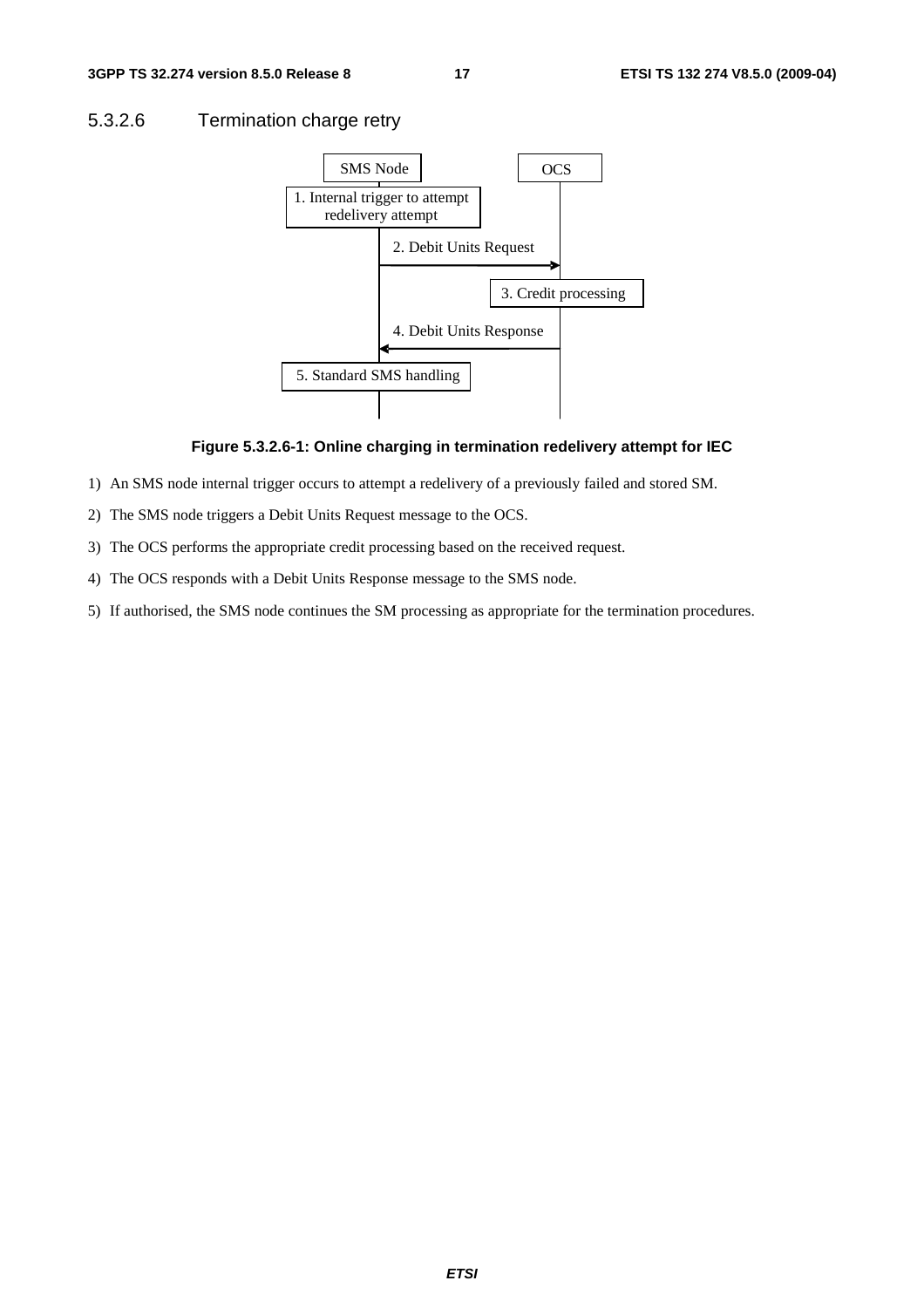

#### **Figure 5.3.2.6-2: Online charging in termination redelivery attempt for ECUR**

- 1) An SMS node internal trigger occurs to attempt a redelivery of a previously failed and stored SM.
- 2) The SMS node triggers a Reserve Units Request (Initial) message to the OCS.
- 3) The OCS performs the appropriate credit processing based on the received request.
- 4) The OCS responds with a Reserve Units Response message to the SMS node.
- 5) If authorised, the SMS node continues the SM processing as appropriate for the termination procedures.
- 6) The SM transaction is successfully acknowledged.
- 7) The SMS node triggers a Reserve Units Request (Terminate) message to the OCS reporting the successful event transaction.
- 8) The OCS performs the appropriate credit processing based on the received request.
- 9) The OCS responds with a Reserve Units Response message to the SMS node.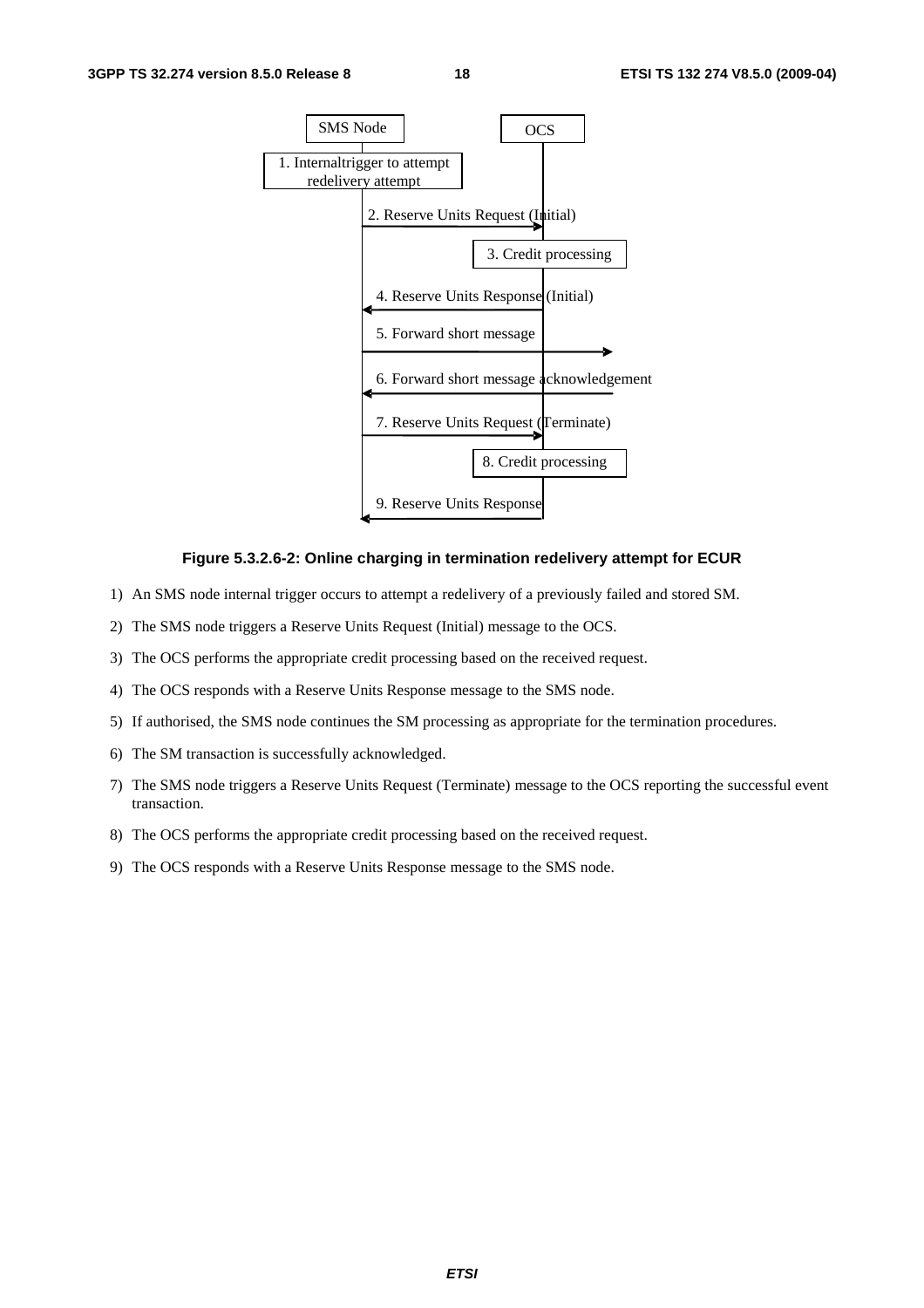#### 5.3.2.7 Unsuccessful transaction

Unsuccessful transaction after IEC

The following flow in figure 5.3.2.7-1 only applies where a refund action is required for unsuccessful delivery.



**Figure 5.3.2.7-1: Unsuccessful transaction after IEC** 

- 1) The SMS node receives a trigger to attempt delivery of an SM. This may be for origination, termination or redelivery attempt.
- 2) The SMS node triggers a Debit Units Request message to the OCS.
- 3) The OCS performs the appropriate credit processing based on the received request.
- 4) The OCS responds with a Debit Units Response message to the SMS node.
- 5) If authorised, the SMS node continues the SM processing as appropriate for origination or termination procedures.
- 6) The SM transaction is acknowledged as an unsuccessful transaction (either via explicit signalling or an internal trigger).
- 7) The SMS node triggers a Debit Units Request (Refund Account) message to the OCS.
- 8) The OCS performs the appropriate refund processing based on the received request.
- 9) The OCS responds with a Debit Units Response (Refund Account) message to the SMS node.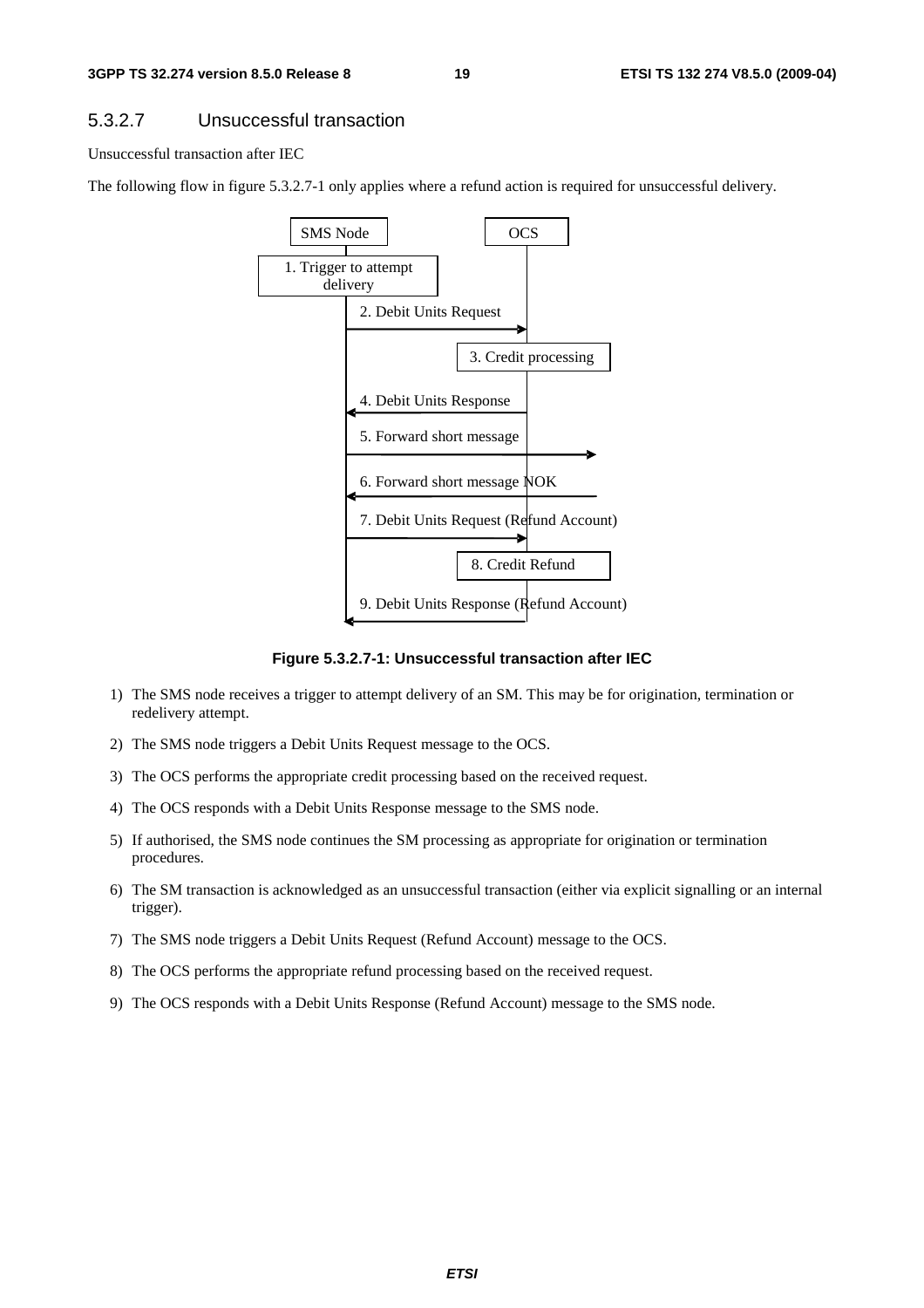Unsuccessful transaction in ECUR



**Figure 5.3.2.7-2: Unsuccessful transaction for ECUR** 

- 1) The SMS node receives a trigger occurs to attempt delivery of an SM. This may be for origination, termination or redelivery attempt.
- 2) The SMS node triggers a Reserve Units Request (Initial) message to the OCS.
- 3) The OCS performs the appropriate credit processing based on the received request.
- 4) The OCS responds with a Reserve Units Response message to the SMS node.
- 5) If authorised, the SMS node continues the SM processing as appropriate for the origination or termination procedures.
- 6) The SM transaction is acknowledged as an unsuccessful transaction (either via explicit signalling or an internal trigger).
- 7) The SMS node triggers a Reserve Units Request (Terminate) message to the OCS reporting the used unit for the service to zero. This characterizes the unsuccessful event transaction.
- 8) The OCS performs the appropriate credit processing based on the received request.
- 9) The OCS responds with a Reserve Units Response message to the SMS node.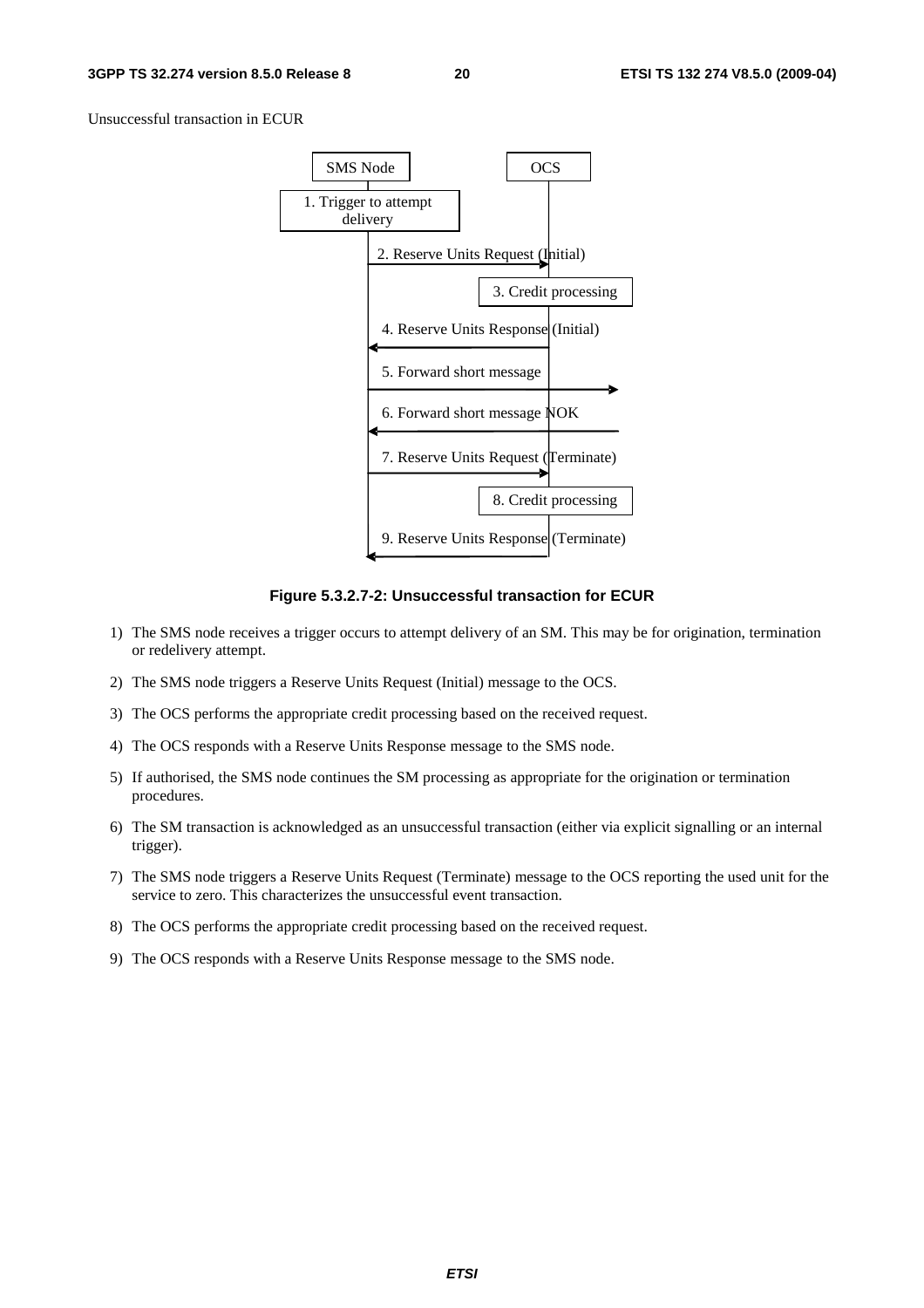### 5.3.2.8 IMS/SMS Interworking Messages Charging

This clause contains message flows for the different operation models IEC (figure 5.3.2.8-1) and ECUR (figure 5.3.2.8-2) for IMS/SMS Interworking messages in the origination direction.



#### **Figure 5.3.2.8-1: Online charging in origination IMS/SMS Interworking Messages for IEC**

- 1) The IP-SM-GW receives an incoming SIP MESSAGE.
- 2) The IP-SM-GW parses the SIP MESSAGE.
- 3) The IP-SM-GW triggers a Debit Units Request message to the OCS.
- 4) The OCS performs the appropriate credit processing based on the received Debit Units Request.
- 5) The OCS responds with a Debit Units Response message to the IP-SM-GW.
- 6) IP-SM-GW converts the SIP MESSAGE to 1 or  $n (n>=1)$  short messages.
- 7) If authorised, the IP-SM-GW forwards the segmented short messages.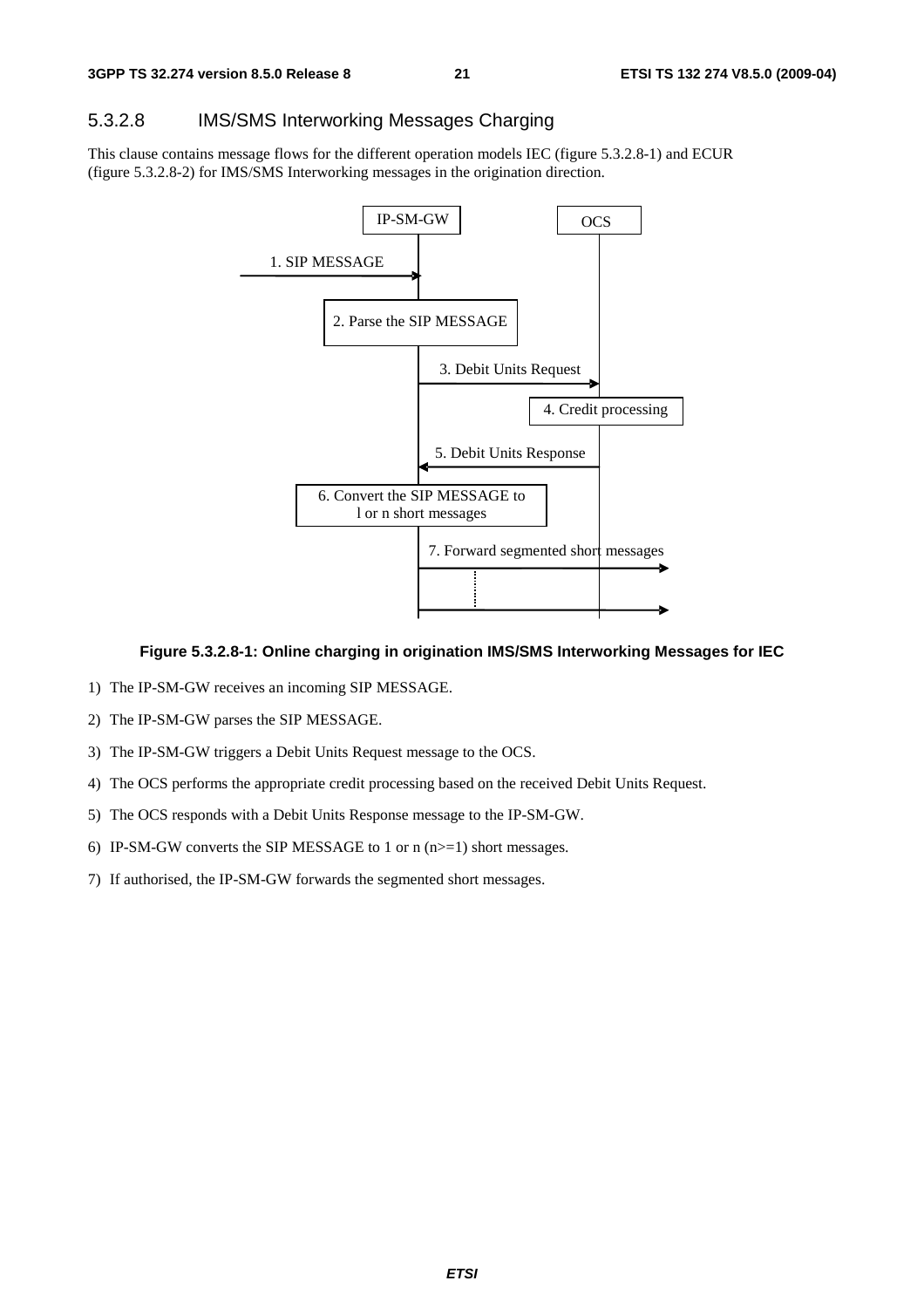

#### **Figure 5.3.2.8-2: Online charging in origination IMS/SMS Interworking Messages for ECUR**

- 1) The IP-SM-GW receives an incoming SIP MESSAGE.
- 2) The IP-SM-GW parses the SIP MESSAGE.
- 3) The IP-SM-GW triggers a Reserve Units Request (Initial) message to the OCS.
- 4) The OCS performs the appropriate credit processing based on the received Reserve Units Request.
- 5) The OCS responds with a Reserve Units Response message to the IP-SM-GW.
- 6) IP-SM-GW converts the SIP MESSAGE to 1 or  $n(n>=1)$  short messages.
- 7) If authorised, the IP-SM-GW forwards segmented short messages.
- 8) All the short messages transactions are successfully acknowledged.
- 9) The IP-SM-GW triggers a Reserve Units Request (Terminate) message to the OCS reporting the successful event transaction.
- 10) The OCS performs the appropriate credit processing based on the received request.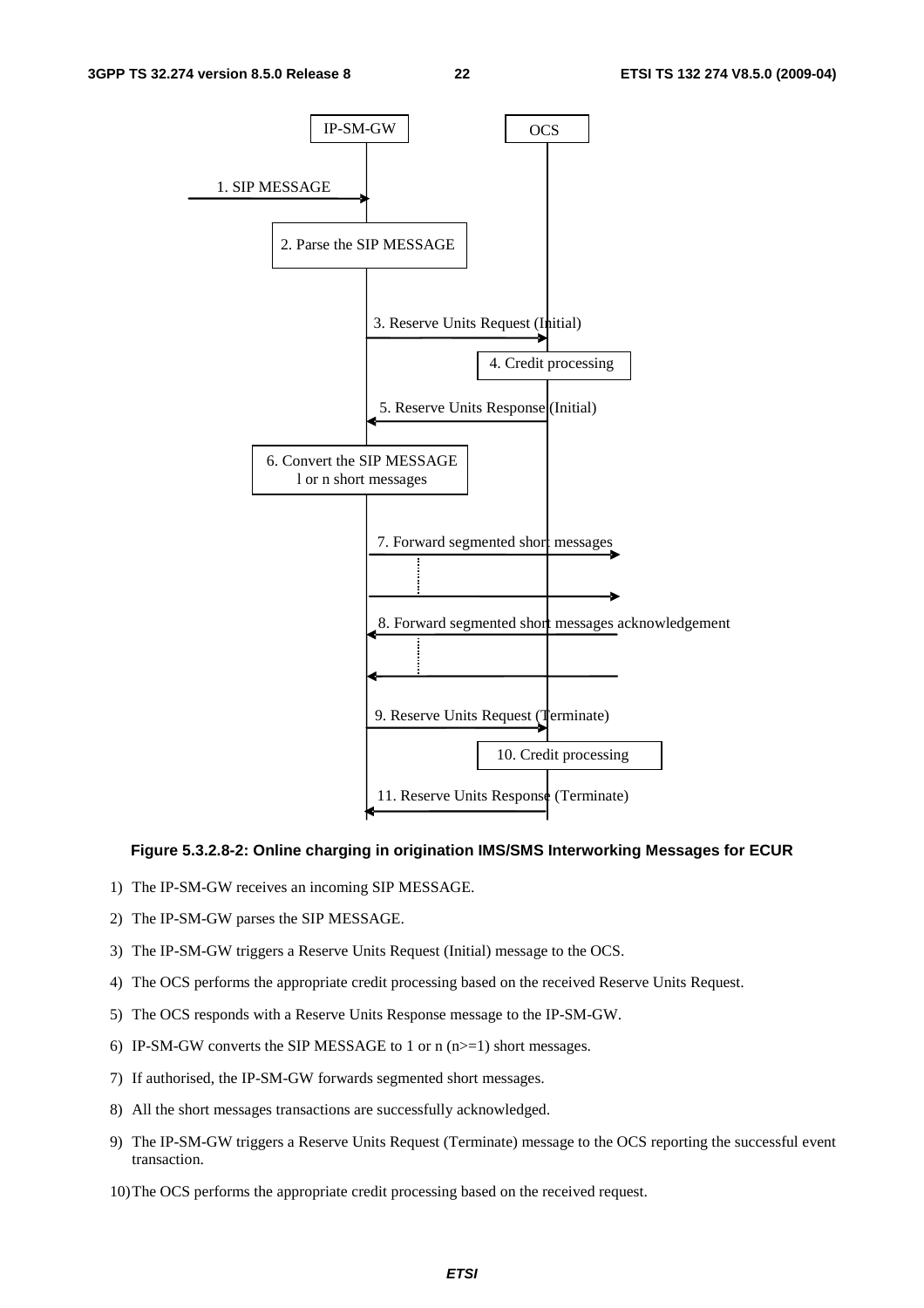11) The OCS responds with a Reserve Units Response message to the IP-SM-GW.

### 5.3.2.9 Simple Submission with SM service request

This clause contains message flows for operation models IEC (figure 5.3.2.9-1) where application of a SM service is subject to charging independent from the SM submission.

Editors Note: Simple SM submission with SM service request for operation model ECUR is FFS.



#### **Figure 5.3.2.9-1: Online charging in simple submission with SM service request for IEC**

- 1) Depending on which SMS mechanism (i.e. SMS or SMSIP) is in operation, the SMS node receives an incoming SM-Submit or a MAP-Forward-SM which includes a SM service request (such as forwarding or SM copy).
- 2) The SMS node triggers a Debit Units Request message to the OCS for the SM submission.
- 3) The OCS performs the appropriate credit processing based on the received request.
- 4) The OCS responds with a Debit Units Response message for the SM submission to the SMS node.
- 5) If normal SM processing is authorized in step 4, the SMS Node analyzes the SM and detects that a SM service must be applied that is subject to charging.
- 6) If a SM service subject to charging is detected in step 5, the SMS node triggers an additional Debit Units Request message to the OCS for the requested SM service.
- 7) The OCS performs the appropriate credit processing based on the received request.
- 8) The OCS responds with a Debit Units Response message for the requested SM service to the SMS node.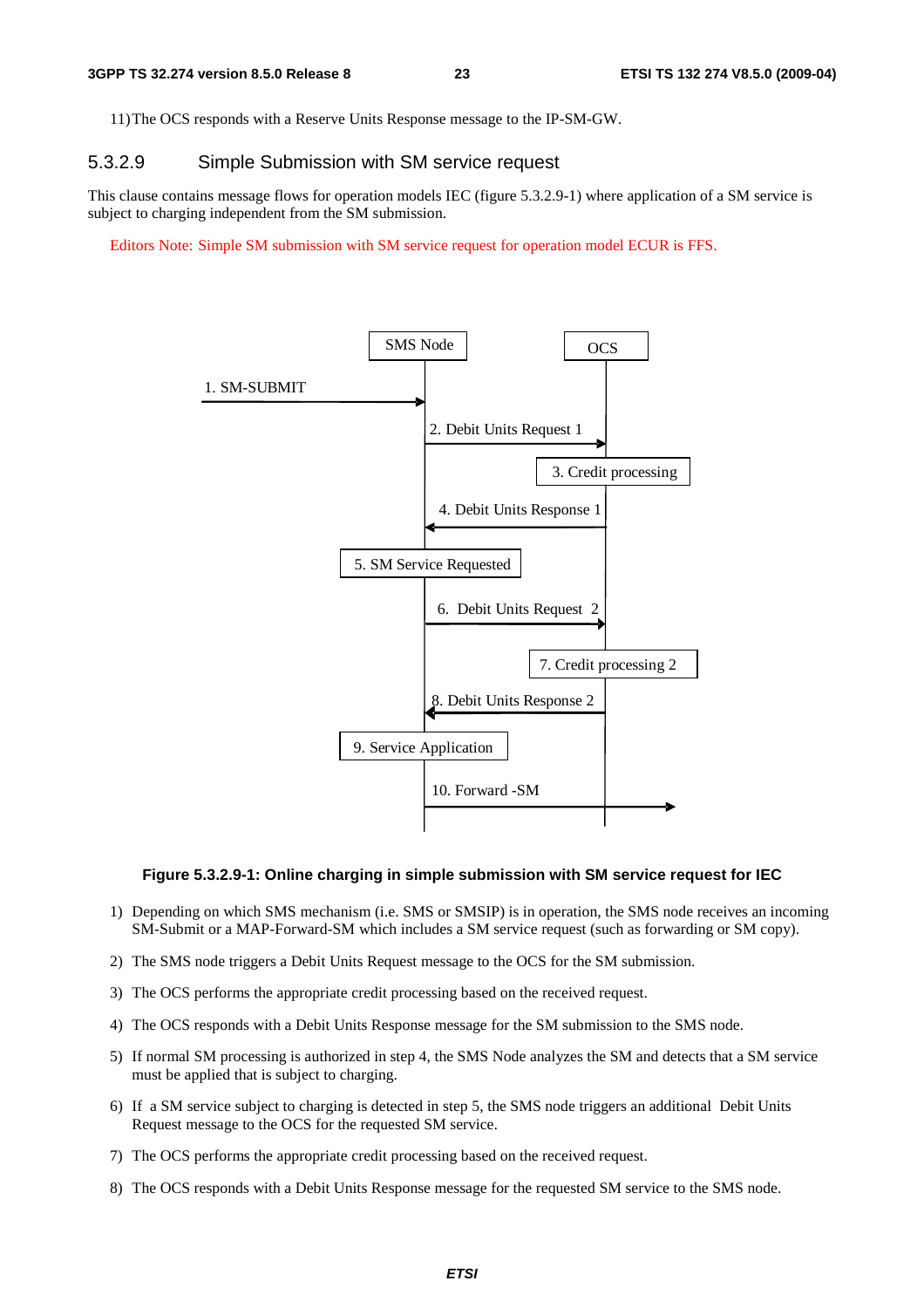- 9) If authorised in step 7, the SMS node applies the requested SM service.
	- NOTE 1: Depending on the nature of the requested SM service, "service application" may involve creating additional messages (for example in case of a SM copy service). This is deemed part of step 9 and not otherwise shown in this diagram.

10) If authorised in step 4, the SMS node continues the SM processing as appropriate for the origination procedures.

NOTE 2: Authorization of SM processing is independent of the authorization for application of a SM service. I.e. If authorization is for SM processing is granted in step 4 but authorization for SM service is refused in step 8 SM processing appropriate for the originating service continues without applying the requested SM service.

## 5.3.3 Credit Control related

### 5.3.3.1 Triggers for stopping for an SMS Credit Control session

Used in ECUR only, a Debit / Reserve Units Request message to terminate the credit control session is sent to OCS when:

- Validity time for granted quota expires
- Granted quota runs out (i.e. a successful event has occurred)
- Abort-Session-Request is received from the OCS

The expiration of the validity time for quota does not require the SMS procedures to be terminated. The CTF shall be configurable as to whether on expiration of validity time, the service should be aborted or not; i.e. whether the stored message should be deleted and no further (re-)delivery attempt should be made.

### 5.3.3.2 Triggers for providing interim information for a SMS Credit Control session

The provision of interim information for credit control is not used in this release of the specification, due to the use of IEC and ECUR.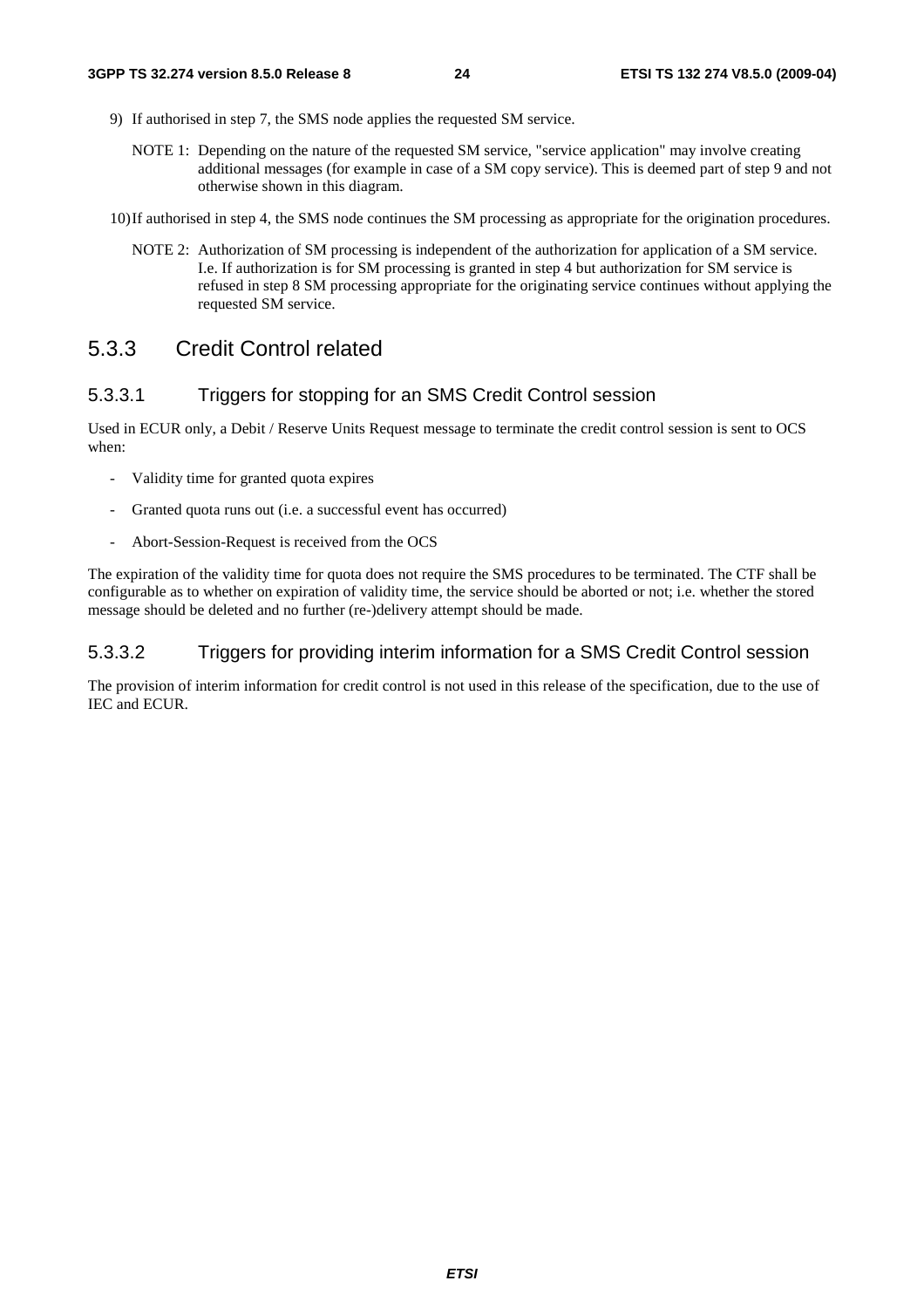## 6 Definition of charging information

## 6.1 Data description for SMS offline charging

- 6.1.1 Rf message contents
- 6.1.1.1 Summary of Offline Charging Message Formats

Editor's Note: For Further Study.

- 6.1.1.2 Structure for the Accounting Message Formats
- 6.1.1.2.1 Accounting-Request Message

Editor's Note: For Further Study.

6.1.1.2.2 Accounting-Answer Message

Editor's Note: For Further Study.

### 6.1.2 Ga message contents

Editor's Note: For Further Study.

6.1.3 CDR description on the  $B_{xx}$  interface

Editor's Note: For Further Study.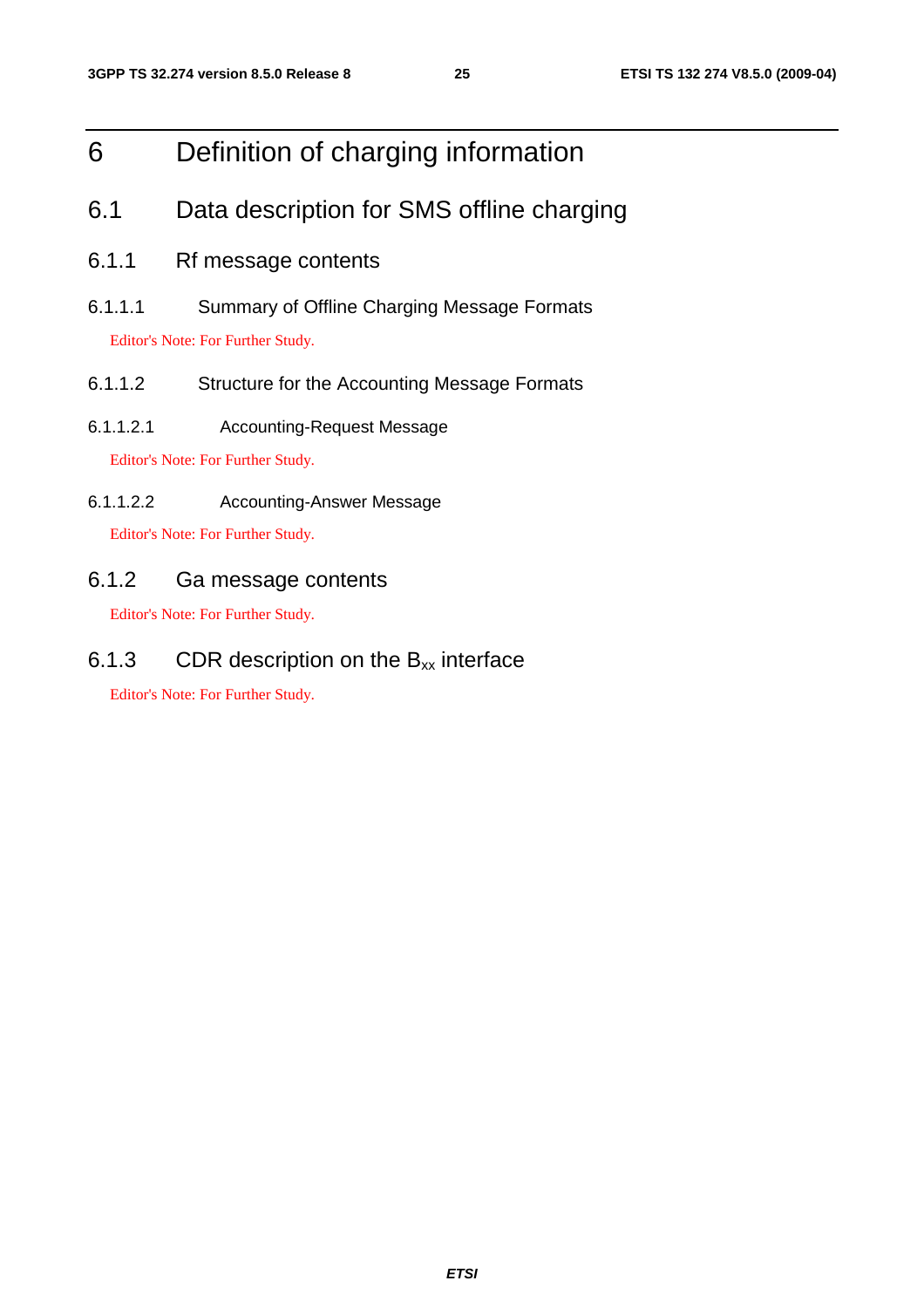## 6.2 Data description for SMS online charging

### 6.2.1 Ro message contents

#### 6.2.1.0 General

The SMS node generates Debit / Reserve Units information that can be transferred from the CTF to the OCF. For this purpose, SMS online charging utilises the *Debit Units and Reserve Units* procedure that is specified in the 3GPP Debit / Reserve Units operation in 3GPP TS 32.299 [4].

The SMS node generates refund information that can be transferred from the CTF to the OCF. For this purpose, it uses REFUND procedure defined in IETF RFC 4006 [12] with extended AVPs.

The *Debit / Reserve Units* procedure employs the *Debit / Reserve Units Request* and *Debit / Reserve Units Response* messages.

The Refund Account procedure employs the Debit Units Request (Refund Account) request and response messages.

Table 6.2.1 describes the use of these messages for SMS online charging.

#### **Table 6.2.1: SMS Online Charging Messages contents**

| <b>Command-Name</b>                  |     | Source Destination |
|--------------------------------------|-----|--------------------|
| Debit / Reserve Units Request        | CTF | <b>OCS</b>         |
| Debit / Reserve Units Response   OCS |     | CTF                |

This clause 6.2.1 describes the different fields used in the credit control messages.

Detailed descriptions of the fields are provided in 3GPP TS 32.299 [4].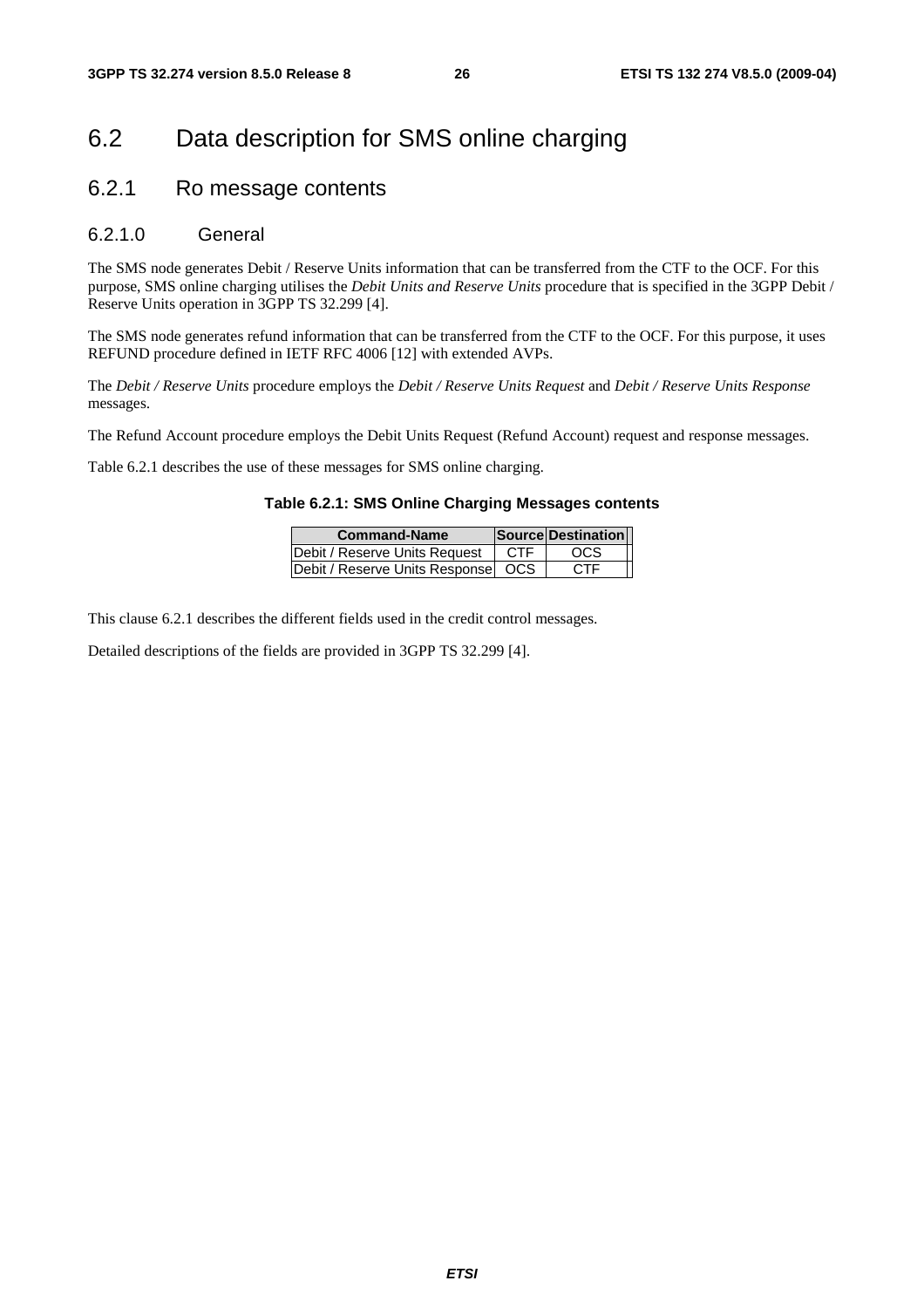### 6.2.1.1 Summary of Message Formats

## 6.2.1.2 Structure for the Credit Control Message Formats

### 6.2.1.2.1 Debit/Reserve Units Request Message

Table 6.2.1.2.1 illustrates the basic structure of a *Debit / Reserve Units Request* message from SMS node as used for SMS online charging.

| <b>Field</b>              | Category         | <b>Description</b>                                                                                                                                         |
|---------------------------|------------------|------------------------------------------------------------------------------------------------------------------------------------------------------------|
| <b>Session Identifier</b> | м                | This field identifies the operation session.                                                                                                               |
| <b>Originator Host</b>    | M                | This field contains the identification of the source point of the operation.                                                                               |
| Originator Domain         | M                | This field contains the realm of the operation originator.                                                                                                 |
| <b>Destination Domain</b> | M                | This field contains the realm of the operation destination.                                                                                                |
| Operation Identifier      | M                | This field is a unique operation identifier.                                                                                                               |
| <b>Operation Token</b>    | M                | This field contains the service context, i.e. SMS charging.                                                                                                |
| <b>Operation Type</b>     | M                | This field defines the transfer type: event for immediate event based charging and<br>initial, terminate for ECUR based charging.                          |
| <b>Operation Number</b>   | M                | This field contains the sequence number of the transferred messages.                                                                                       |
| <b>Destination Host</b>   | Oc               | This field contains the identification of the destination point of the operation.                                                                          |
| User Name                 | O <sub>c</sub>   | This field contains the identification of the source node.                                                                                                 |
| <b>Origination State</b>  | Oc               | Used for ECUR only.                                                                                                                                        |
| Origination               | $O_{\mathbf{C}}$ | This field contains the time when the operation is requested.                                                                                              |
| Timestamp                 |                  |                                                                                                                                                            |
| Subscriber Identifier     | Oм               | This field contains the identification of the subscriber (i.e. MSISDN) that uses the<br>requested service.                                                 |
| Termination Cause         | O <sub>c</sub>   | This field contains information about the cause for termination of a credit control<br>session. Used for terminating credit control sessions in ECUR only. |
| Requested-Action          | $O_{\mathbf{C}}$ | This field contains the requested action, used for IEC only.                                                                                               |
| Multiple Operation        | Oм               | This field indicate the occurrence of multiple operations. Used for ECUR only                                                                              |
| <b>Multiple Unit</b>      | $O_{\mathbf{C}}$ | This field contains the parameter for the quota management. Used for ECUR only                                                                             |
| Operation                 |                  |                                                                                                                                                            |
| Subscriber                | $O_{\mathbf{C}}$ | This field contains the identification of the user equipment used to access service.                                                                       |
| <b>Equipment Number</b>   |                  | Included if information is made available to the node.                                                                                                     |
| Proxy Information         | Oc               | This field contains the parameter of the proxy.                                                                                                            |
| Route Information         | $O_{\mathbf{C}}$ | This field contains the parameter of the route.                                                                                                            |
| Service Information       | Oм               | This field holds the SMS specific parameter and is described in clause 6.3.                                                                                |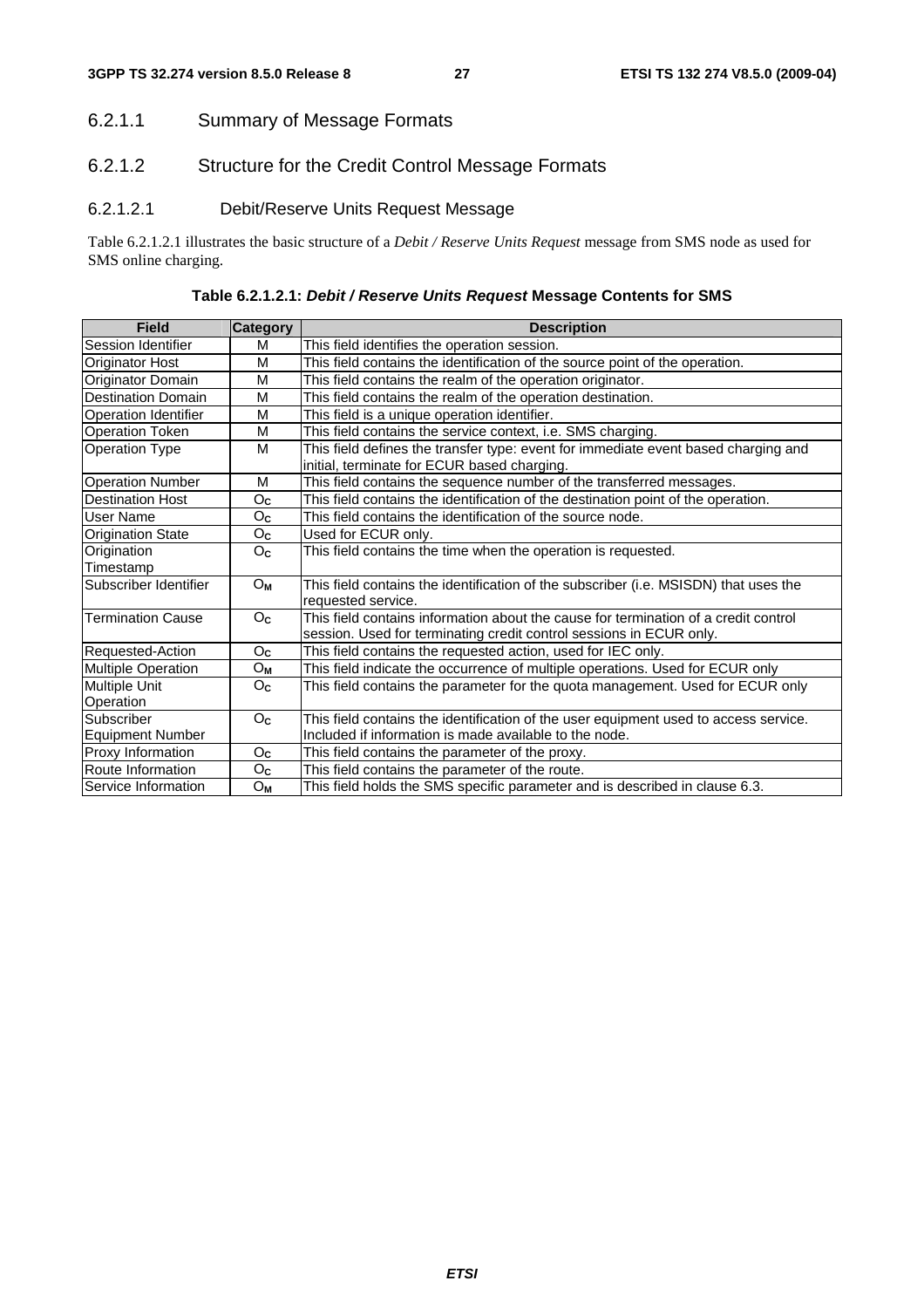#### 6.2.1.2.2 Debit / Reserve Units Response Message

Table 6.2.1.2.2 illustrates the basic structure of a Debit / Reserve Units Response message as used for SMS charging. This message is always used by the OCS as specified below, independent of the receiving SMS node and the operation type that is being replied to.

| <b>Field</b>                             | Category       | <b>Description</b>                                                                                                           |
|------------------------------------------|----------------|------------------------------------------------------------------------------------------------------------------------------|
| lSession Identifier                      | м              | This field identifies the operation session.                                                                                 |
| <b>Operation Result</b>                  | М              | This field identifies the result of the operation.                                                                           |
| Originator Host                          | М              | This field contains the identification of the source point of the operation.                                                 |
| <b>Originator Domain</b>                 | м              | This field contains the realm of the operation originator.                                                                   |
| <b>Operation Identifier</b>              | М              | This field is a unique operation identifier.                                                                                 |
| <b>Operation Type</b>                    | М              | This field defines the transfer type: event for event based charging and start,<br>interim, stop for session based charging. |
| <b>Operation Number</b>                  | м              | This field contains the sequence number of the transferred messages.                                                         |
| <b>Operation Failover</b>                |                | Not used for SMS in 3GPP.                                                                                                    |
| Multiple Unit Operation                  | O <sub>c</sub> | This field contains the parameter for the quota management. Used in IEC for<br>refund purpose and in ECUR.                   |
| <b>Operation Failure Action</b>          | O <sub>c</sub> | This field defines the resulting operation at the SMS node if a failure has occurred<br>at the OCS for ECUR.                 |
| <b>Operation Event Failure</b><br>Action | O <sub>C</sub> | This field defines the resulting operation at the SMS node if a failure has occurred<br>at the OCS for IEC.                  |
| <b>Redirection Host</b>                  | O <sub>C</sub> |                                                                                                                              |
| <b>Redirection Host Usage</b>            | O <sub>C</sub> |                                                                                                                              |
| <b>Redirection Cache Time</b>            | $O_{\rm C}$    |                                                                                                                              |
| Proxy Information                        | O <sub>C</sub> | This field contains the parameter of the proxy.                                                                              |
| Route Information                        | O <sub>C</sub> | This field contains the parameter of the route.                                                                              |
| <b>Failed parameter</b>                  | O <sub>C</sub> | This field contains missing and/or unsupported parameter that caused the failure.                                            |
| Service Information                      | O <sub>C</sub> | This field contains SMS specific information.                                                                                |

Editor's Note: The mechanism to carry refund information is For Future Study.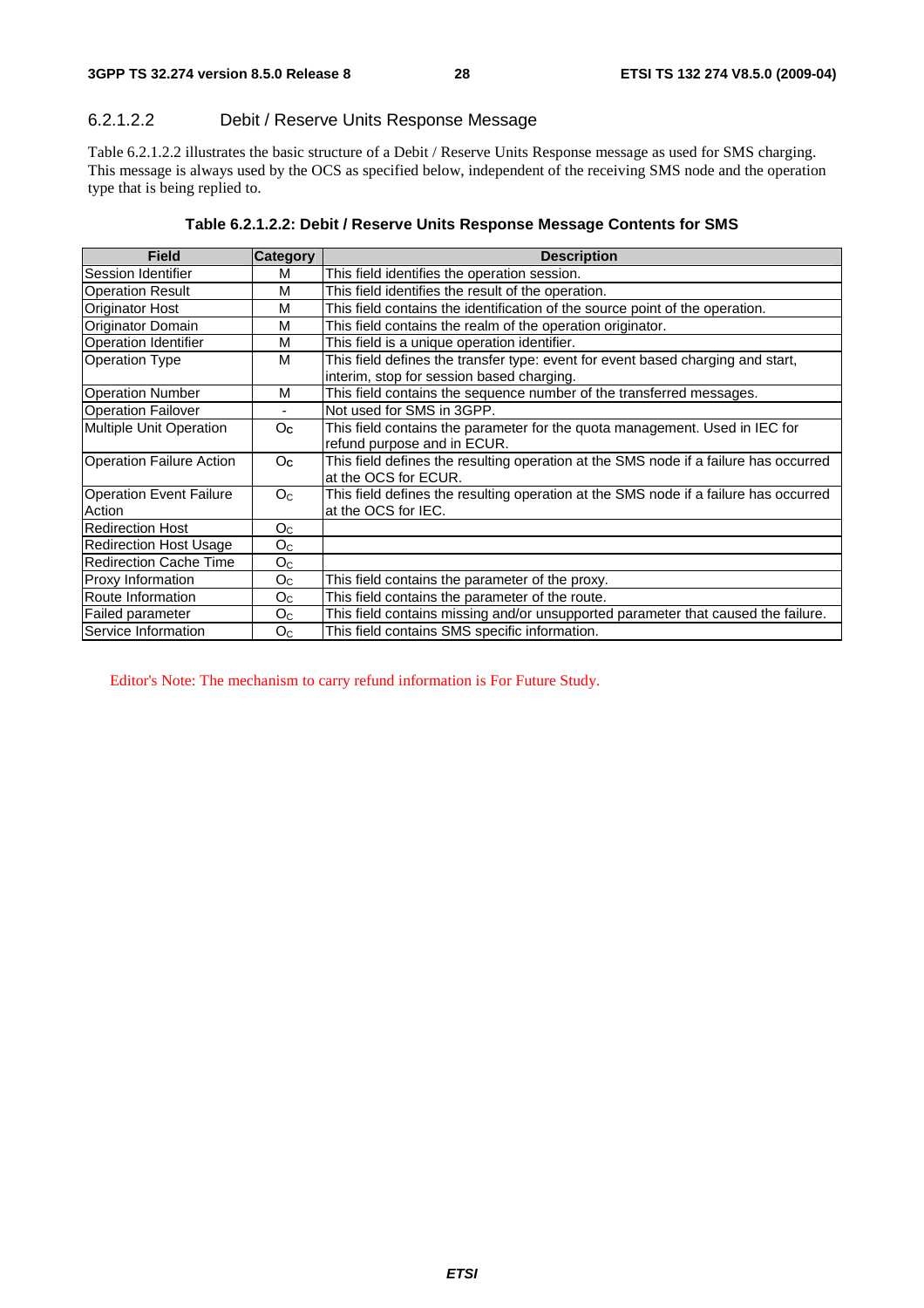## 6.3 SMS charging specific parameters

## 6.3.1 Definition of the SMS charging information

### 6.3.1.1 SMS charging information assignment for Service-Information

The components in the Service Information that are use for SMS charging can be found in table 6.3.1.1.

**Table 6.3.1.1: Service Information used for SMS Charging** 

| <b>Field</b>                      | <b>Category</b>    | <b>Description</b>                                                                                                                                                                                                                                                                                                                                                      |
|-----------------------------------|--------------------|-------------------------------------------------------------------------------------------------------------------------------------------------------------------------------------------------------------------------------------------------------------------------------------------------------------------------------------------------------------------------|
| Service Information               | O <sub>M</sub>     | This is a structured field and holds the 3GPP specific parameter as<br>defined in TS 32.299 [50]. For SMS Charging the SMS-Information and<br>selected parameters of MMS Information, PS-Information and IMS                                                                                                                                                            |
|                                   |                    | information are used.                                                                                                                                                                                                                                                                                                                                                   |
| <b>SMS</b> Information            | O <sub>M</sub>     | This is a structured field and holds the SMS specific parameters. The<br>details are defined in table 6.3.1.2.                                                                                                                                                                                                                                                          |
| <b>MMS</b> Information            | $O_M$              | This is a structure field and the following parameters are specific to SMS.<br>The complete structure is defined in 3GPP TS 32.270 [13]                                                                                                                                                                                                                                 |
| <b>Originator Address</b>         | $\overline{O}_{M}$ | This field holds the address of the originator of the SM. This will typically<br>be an E.164 number or a shortcode. Multiple addresses may be carried if<br>additional information is available, e.g. IMSI and E.164 number.                                                                                                                                            |
|                                   |                    |                                                                                                                                                                                                                                                                                                                                                                         |
| <b>Submission Time</b>            | O <sub>C</sub>     | This field holds the timestamp of when the submitted SM arrived at the<br>originating SMS Node. The information to populate this field is obtained<br>from the TP-Service-Center-Time-Stamp (TP-SCTS) as defined in 3GPP<br>TS 23.040 [7]. If a refund or retransmission is required, the timestamp<br>carries the timestamp associated with the original submitted SM. |
| Priority                          | O <sub>C</sub>     | This field holds any priority information associated with an SM.<br>Applicable to terminating procedures only. Priority handling is defined in<br>3GPP TS 23.040 [13]. The value 'low' is not applicable.                                                                                                                                                               |
| Message Id                        | $\overline{O_M}$   | This field carries the identity used to identify an SM in the SMS node<br>associated with entity that submitted it. The information to populate this<br>field is obtained from the TP-Message-Reference (TP-MR) as defined in<br>3GPP TS 23.040 [7].                                                                                                                    |
| <b>Message Size</b>               | $O_M$              | This field carries the length of the user data part of the SM. The<br>information to populate this field is obtained from the TP-User-Data-<br>Length (TP-UDL) as defined in 3GPP TS 23.040 [7]                                                                                                                                                                         |
| Message Class                     | $O_M$              | Used as defined in 3GPP TS 32.270 [13]. It is implementation dependent<br>the value selected for a specific transaction.                                                                                                                                                                                                                                                |
| <b>Delivery Report Requested</b>  | $\overline{O}_C$   | This field indicates whether a delivery report is requested by the SM<br>originator. The information to populate this field is obtained from the TP-<br>Status-Report-Request (TP-SRR) as defined in 3GPP TS 23.040 [7]                                                                                                                                                 |
| PS Information                    | $\overline{O_{C}}$ | This is a structured field and the following parameters are specific to SMS.<br>The complete structure is defined in TS 32.251 [11].                                                                                                                                                                                                                                    |
| <b>PDP</b> Address                | $\overline{O}_C$   | This field holds the IP address used by the subscriber for the SMS<br>transaction. Included if the SMS node is the IP-SM-GW.                                                                                                                                                                                                                                            |
| 3GPP User Location Info           | O <sub>C</sub>     | This field holds the information about the location of the subscriber during<br>the SMS transaction.                                                                                                                                                                                                                                                                    |
| 3GPP RAT Type                     | O <sub>C</sub>     | This field holds information about the radio access technology used for the<br>SMS transaction.                                                                                                                                                                                                                                                                         |
| <b>IMS</b> Information            | $\overline{O}_C$   | This is a structured field and the following parameters are specific to SMS.<br>The complete structure is defined in TS 32.260 [15].                                                                                                                                                                                                                                    |
| <b>User Session Id</b>            | $\overline{O_{C}}$ | This field holds the session identifier. For a SIP session the Session-ID<br>contains the SIP Call ID.                                                                                                                                                                                                                                                                  |
| <b>Number Portability routing</b> | $\overline{O}_C$   | This field includes information on number portability after DNS/ENUM                                                                                                                                                                                                                                                                                                    |
| information                       |                    | request from S-CSCF in the calling user"s home network.                                                                                                                                                                                                                                                                                                                 |
| <b>Carrier Select routing</b>     | O <sub>C</sub>     | This field includes information on carrier select after DNS/ENUM request                                                                                                                                                                                                                                                                                                |
| information                       |                    | from S-CSCF in the calling user"s home network.                                                                                                                                                                                                                                                                                                                         |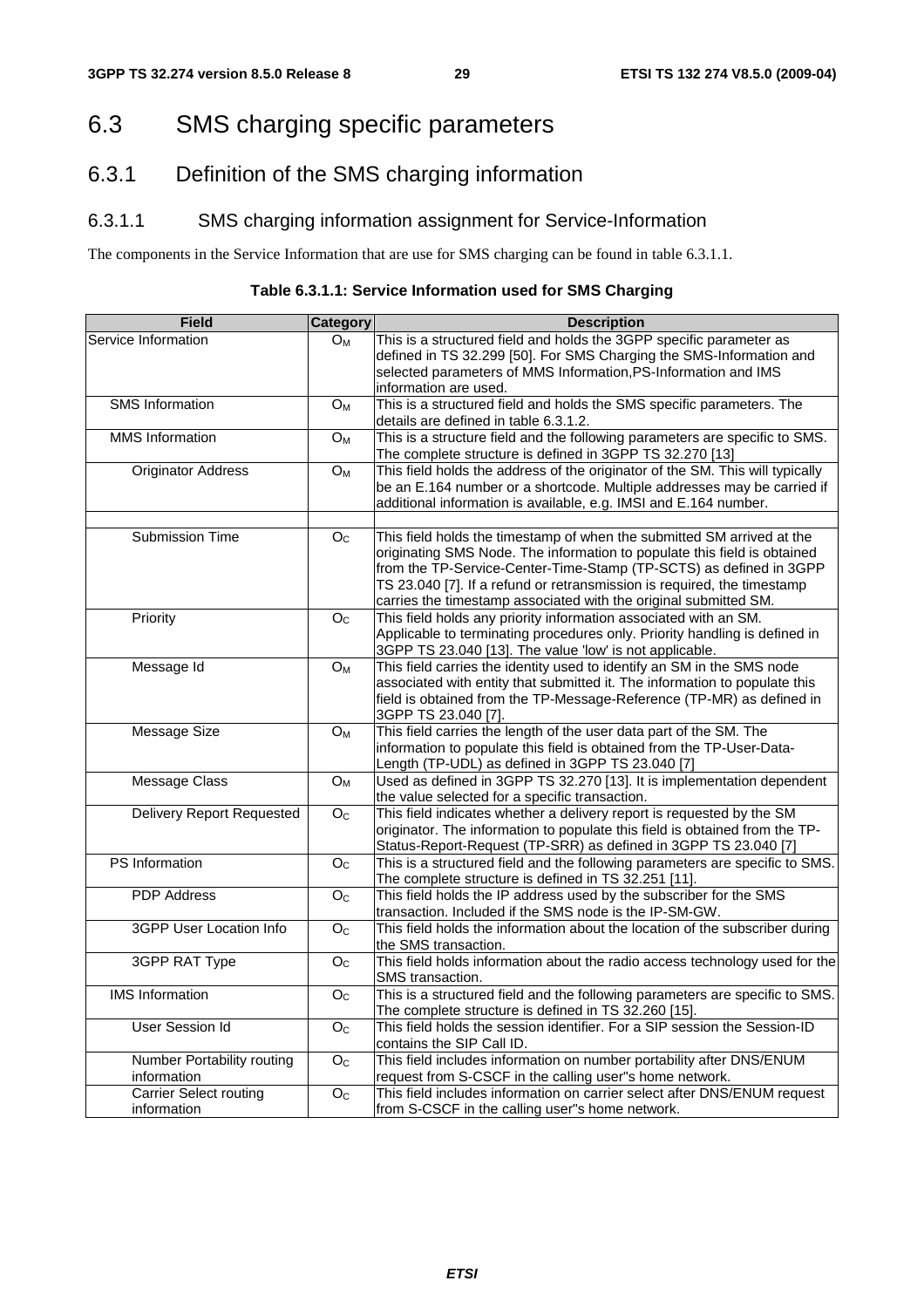## 6.3.1.2 Definition of the SMS Information

The components in the SMS Information that are used for SMS charging can be found in table 6.3.1.2.

| Table 6.3.1.2: SMS Information used for SMS Charging |  |
|------------------------------------------------------|--|
|------------------------------------------------------|--|

| <b>Field</b>                       | <b>Category</b>           | <b>Description</b>                                                                                                                         |
|------------------------------------|---------------------------|--------------------------------------------------------------------------------------------------------------------------------------------|
| SMS Node                           | $O_M$                     | Identifies the SMS Node as IP-SM-GW or SMS Router or a combined IP-SM-                                                                     |
|                                    |                           | GW / SMS Router or as SMS-SC.                                                                                                              |
| <b>SM Client Address</b>           | $O_M$                     | This field holds the address of the SMS node to which the charging system is                                                               |
|                                    |                           | connected to. This may be the same as the SMSC Address field.                                                                              |
| <b>Originator SCCP Address</b>     | O <sub>C</sub>            | This field holds the SCCP calling address used to receive the SM at the SMS                                                                |
|                                    |                           | node. Only present if SMSIP is not used for the inward connection.                                                                         |
| <b>Originator Received Address</b> | $O_{C}$                   | This field holds the original, unmodified address of the originator of the SM,                                                             |
|                                    |                           | as received by the SMS node, in case address manipulation (such as                                                                         |
|                                    |                           | number plan corrections) have been applied in the SMS node. This will                                                                      |
|                                    |                           | typically be an E.164 number or a shortcode. Multiple addresses may be                                                                     |
|                                    |                           | carried if additional information is available, e.g. IMSI and E.164 number.                                                                |
| Recipient Info                     | Oc                        | This field holds recipient information for the SM. Each occurrence of this field                                                           |
|                                    |                           | denotes a different recipient.                                                                                                             |
|                                    |                           | Multiple occurences of this field are allowed in case                                                                                      |
|                                    |                           | - multiple recipients are associated with the charged event and                                                                            |
|                                    |                           | all other charging information is identical for all recipients.                                                                            |
| <b>Recipient Address</b>           | Оc                        | This field holds the address of the recipient of the SM. This will typically be                                                            |
|                                    |                           | an E.164 number or a shortcode. Multiple addresses may be carried if                                                                       |
|                                    |                           | additional information is available, e.g. IMSI and E.164 number.                                                                           |
| <b>Recipient Received Address</b>  | O <sub>C</sub>            | This field holds the original, unmodified address of the recipient of the SM,                                                              |
|                                    |                           | as received by the SMS node, in case address manipulation (such as                                                                         |
|                                    |                           | number plan corrections) have been applied in the SMS node. This will                                                                      |
|                                    |                           | typically be an E.164 number or a shortcode. Multiple addresses may be                                                                     |
|                                    |                           | carried if additional information is available, e.g. IMSI and E.164 number.                                                                |
| <b>Recipient SCCP Address</b>      | O <sub>c</sub>            | This field holds the SCCP called address used by the SMS node to onward                                                                    |
|                                    |                           | deliver the SM. Only present if SMSIP is not used for the outward                                                                          |
|                                    |                           | connection.                                                                                                                                |
| <b>SM Destination Interface</b>    | Oм                        | This is a structured field containing information describing the interface on                                                              |
|                                    |                           | which the SM is to be delivered (i.e. the next hop)                                                                                        |
| SM Protocol Id                     | O <sub>C</sub>            | This field holds the TP-PROTOCOL-ID (TP-PID) as defined in 3GPP TS                                                                         |
|                                    |                           | 23.040 [7]. This field relates to the recipient when charging MT SMS                                                                       |
|                                    |                           | messages as specified in 32.240 [1].                                                                                                       |
| <b>SMSC Address</b>                | $O_M$                     | This field holds the address of the SMSC to which the originating or                                                                       |
|                                    |                           | terminating SM is directed to.                                                                                                             |
| SM Data Coding Scheme              | ${\mathsf O}_{\mathsf M}$ | This field holds the data coding scheme used within the SM. The information                                                                |
|                                    |                           | to populate this field is obtained from TP-DCS header.                                                                                     |
|                                    |                           |                                                                                                                                            |
| SM Message Type                    | $O_M$                     | This field identifies the message that triggered the generation of charging                                                                |
|                                    |                           | information.                                                                                                                               |
| SM Originator Interface            | ${\mathsf O}_{\mathsf M}$ | This is a structured field containing information describing the interface on                                                              |
|                                    |                           | which the SM was received by the SMS node (i.e. the previous hop)                                                                          |
| SM Protocol Id                     | O <sub>C</sub>            | This field holds the TP-PROTOCOL-ID (TP-PID) as defined in 3GPP TS<br>23.040 [7] This field relates to the originator when charging MO SMS |
|                                    |                           | messages as specified in 32.240 [1].                                                                                                       |
| <b>SM Reply Path Requested</b>     | O <sub>C</sub>            | This field carries an indication of whether a reply SM to an original SM shall                                                             |
|                                    |                           | follow the same path as identified by the TP-Reply-Path (TP-RP) flag.                                                                      |
| <b>SM User Data Header</b>         | O <sub>C</sub>            | This field carries the user data header extracted from the user data of the                                                                |
|                                    |                           | SM. The user data header (TP-UDH) is specified in 3GPP TS 23.040 [7]                                                                       |
| <b>SM Status</b>                   | O <sub>C</sub>            | This field holds the information from the TP-Status field in a Status-Report                                                               |
|                                    |                           | TPDU. This information is only applicable to delivery report charging                                                                      |
|                                    |                           | procedures or where ECUR is employed.                                                                                                      |
| <b>SM Discharge Time</b>           | O <sub>C</sub>            | This field holds the time associated with the event being reported in the SM                                                               |
|                                    |                           | Status field. This information is only applicable to delivery report charging                                                              |
|                                    |                           | procedures.                                                                                                                                |
| Number of Messages Sent            | O <sub>C</sub>            | Indicates the number of SMSs sent by the IMS application if applicable.                                                                    |
| <b>SM Service Type</b>             | O <sub>C</sub>            | This field indicates the type of SM service that caused the charging                                                                       |
|                                    |                           | interaction. It is only applicable for SM supplementary service procedures.                                                                |
|                                    |                           |                                                                                                                                            |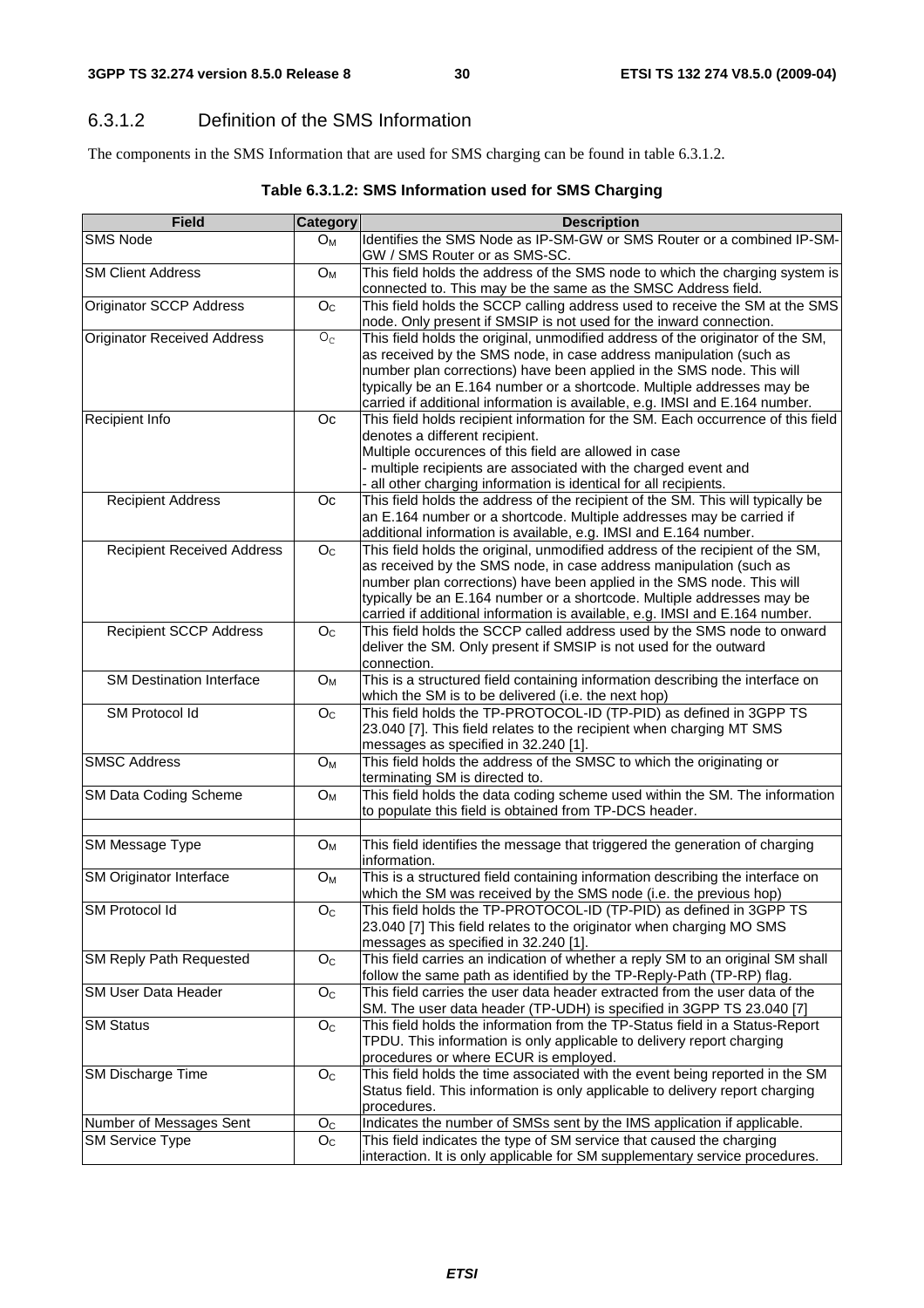- NOTE: The case of multi-destinations of SMS refers to SMS and Internet Electronic Mail interworking as specified in subsclause 3.8 of TS 23.040 [7]
- Editor's Note: The mechanism to carry refund information where the original charged event was associated with multiple recipients and refund is required for failed delivery to some but not all recipients is For Future Study.
- Editor"s Note: The mechanism for concatenated SMS with multiple destinations for Internet Electronic Mail interworking is For Future Study.

### 6.3.2 Formal parameter description

#### 6.3.2.1 SMS charging information for CDRs

Editor"s Note: For Future Study.

#### 6.3.2.2 SMS charging information for charging events

Editor"s Note: For Future Study.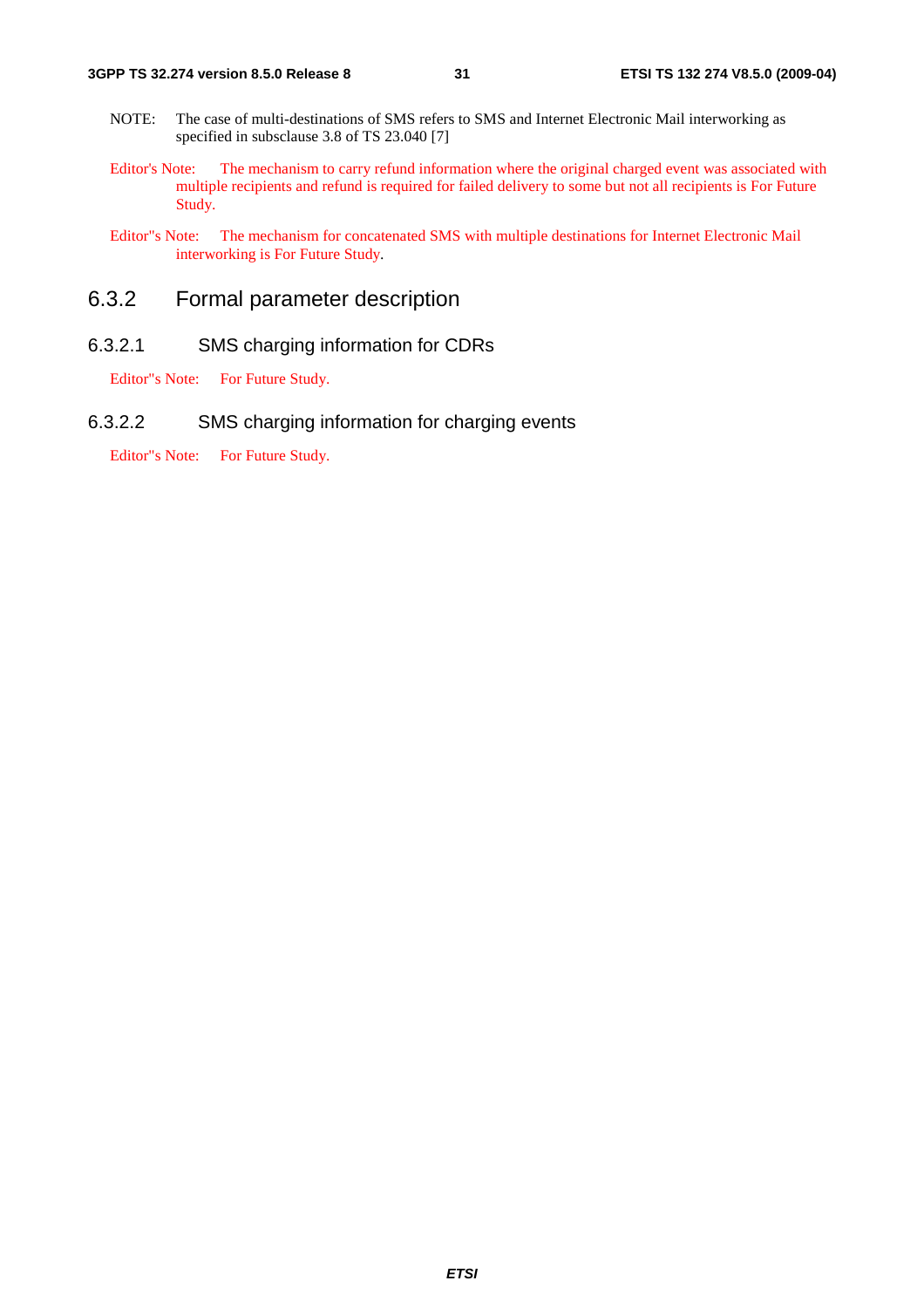## Annex A (informative): Change history

| <b>Change history</b> |                          |                              |            |     |                                                                   |               |       |                          |
|-----------------------|--------------------------|------------------------------|------------|-----|-------------------------------------------------------------------|---------------|-------|--------------------------|
| <b>Date</b>           |                          | TSG # TSG Doc.               | ICR.       |     | <b>Rev Subject/Comment</b>                                        | Cat   Old     |       | <b>New</b>               |
| Sep 2007              | SP-37                    | SP-070620                    |            | --  | Submitted to TSG SA#37 for Information                            | --            | 1.0.0 |                          |
| Dec 2007              |                          | SP-38 SP-070748              |            | --  | Submitted to TSG SA#38 for Approval                               | --            |       | $2.0.0$ 8.0.0            |
| Dec 2007              | $\overline{\phantom{a}}$ | --                           | --         | $-$ | editHelp: the figures are now visible in normal view              | $\sim$ $\sim$ |       | 8.0.0 8.0.1              |
| Mar 2008              | SP-39                    | SP-080074                    | $0001$ --  |     | Correction on Service Information for SMS Charging                | F             |       | 8.0.1 8.1.0              |
| <b>Jun 2008</b>       | SP-40                    | SP-080330                    | $0002$ --  |     | Support of Number Portability and Carrier Selection in SMS Online | B             |       | $8.1.0$ $8.2.0$          |
|                       |                          |                              |            |     | Charging                                                          |               |       |                          |
| Sep 2008 SP-41        |                          | SP-081216                    | $0003$ --  |     | Multiple SMS destination - Alignment with TS 23.040               | С             |       | $\overline{8.2.0}$ 8.3.0 |
| Sep 2008 SP-41        |                          | SP-081224                    | $0004$ --  |     | Introduce Online Charging from SMS-SC into 3GPP TS 32.274         | В             |       | 8.2.0 8.3.0              |
|                       |                          | Dec 2008 ISP-42 ISP-080706   | $0005$ $-$ |     | Correction on Multiple Unit Operation category                    | F             |       | 8.3.0 8.4.0              |
| Dec 2008 SP-42        |                          | SP-080706                    | $0006$ --  |     | Add SMS-SC as SMS node type                                       | B             |       | 8.3.0 8.4.0              |
| Dec 2008 SP-42        |                          | SP-080706                    | $0007$ --  |     | Additional Address Info for SMS charging                          | B             |       | 8.3.0 8.4.0              |
| Dec 2008              |                          | SP-42 SP-080706              | $0008$ --  |     | Add charging of SMS services to 32.274                            | B             |       | 8.3.0 8.4.0              |
|                       |                          | Mar 2009   SP-43   SP-090045 | $0009$ $-$ |     | SMS IE structure alignment                                        | F             |       | 8.4.0 8.5.0              |